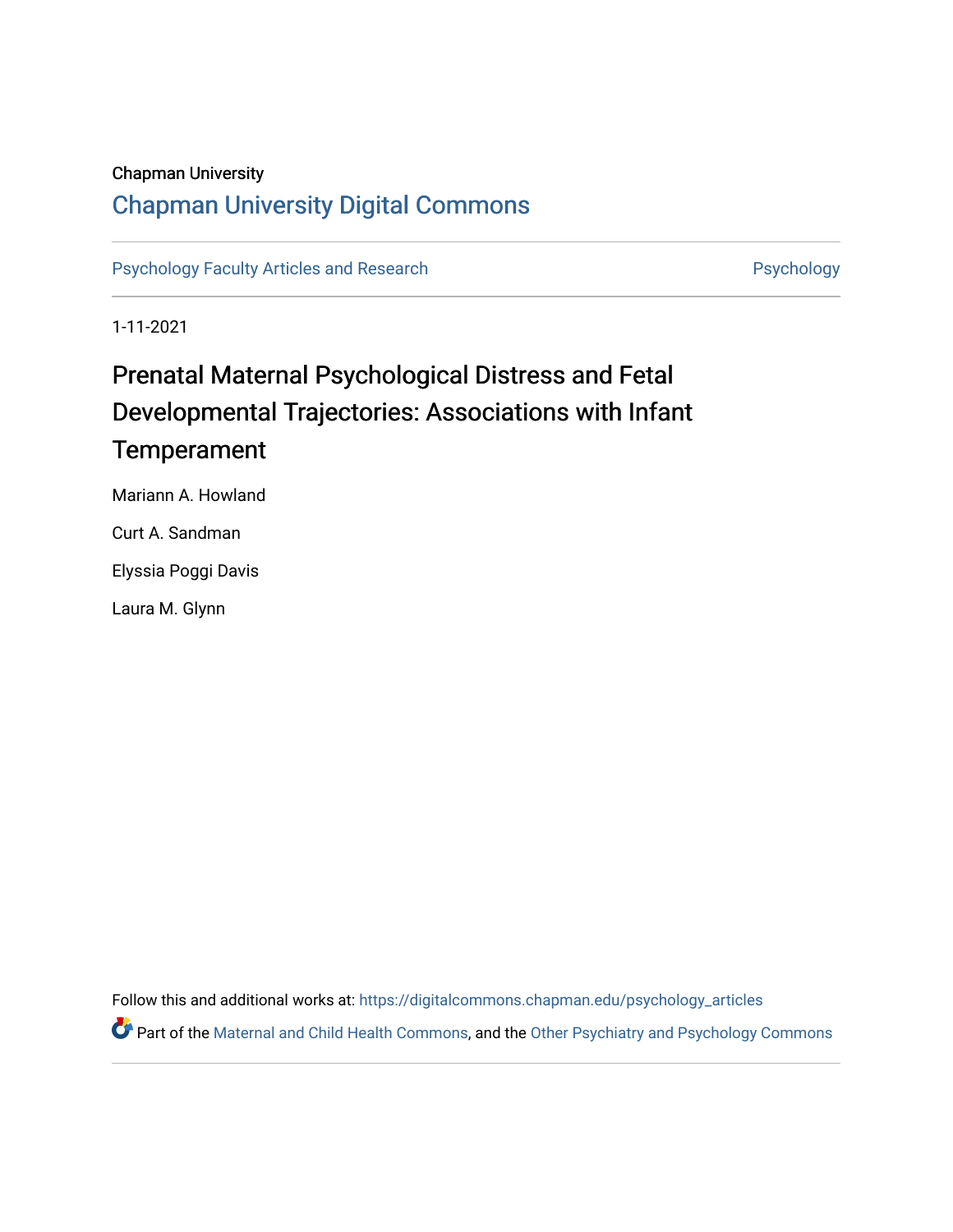### Prenatal Maternal Psychological Distress and Fetal Developmental Trajectories: Associations with Infant Temperament

#### **Comments**

This is a pre-copy-editing, author-produced PDF of an article accepted for publication in Development and Psychopathology, volume 32, issue 5, in 2021 following peer review. The definitive publisherauthenticated version is available online at [https://doi.org/10.1017/S095457942000142X.](https://doi.org/10.1017/S095457942000142X)

#### Creative Commons License



This work is licensed under a [Creative Commons Attribution-Noncommercial-No Derivative Works 4.0](https://creativecommons.org/licenses/by-nc-nd/4.0/) [License](https://creativecommons.org/licenses/by-nc-nd/4.0/).

Copyright The authors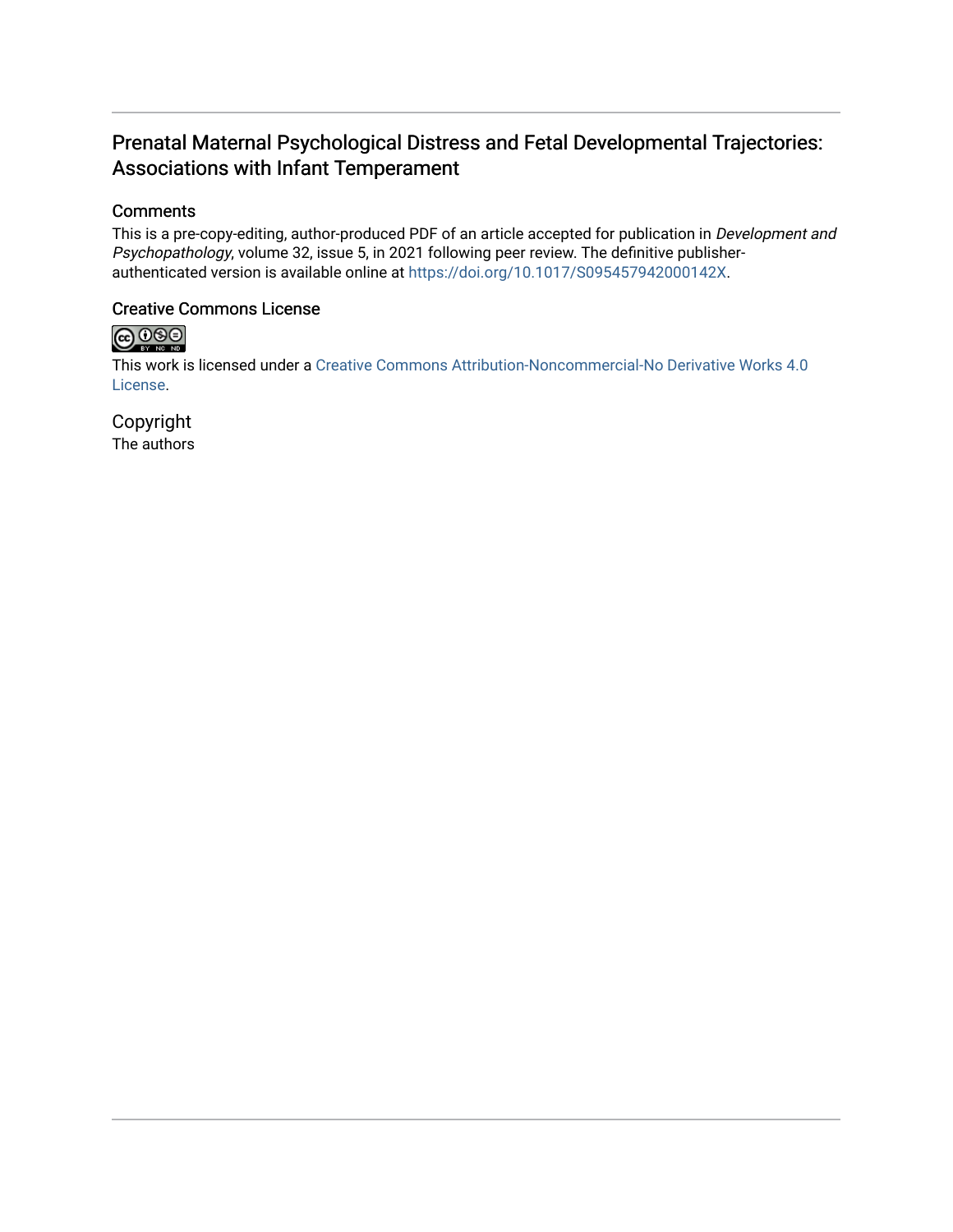

## **HHS Public Access**

Author manuscript Dev Psychopathol. Author manuscript; available in PMC 2021 December 04.

Published in final edited form as:

Dev Psychopathol. 2020 December ; 32(5): 1685–1695. doi:10.1017/S095457942000142X.

### **Prenatal maternal psychological distress and fetal developmental trajectories: associations with infant temperament**

**Mariann A. Howland**1, **Curt A. Sandman**2, **Elysia Poggi Davis**2,3, **Laura M. Glynn**<sup>4</sup>

<sup>1</sup>Institute of Child Development, University of Minnesota, Minneapolis, MN, USA <sup>2</sup>Department of Psychiatry & Human Behavior, University of California, Irvine, CA, USA <sup>3</sup>Department of Psychology, University of Denver, Denver, CO, USA

<sup>4</sup>Department of Psychology, Chapman University, Orange, CA, USA

#### **Abstract**

Associations between prenatal maternal psychological distress and offspring developmental outcomes are well documented, yet relatively little research has examined links between maternal distress and development *in utero*, prior to postpartum influences. Fetal heart rate (FHR) parameters are established indices of central and autonomic nervous system maturation and function which demonstrate continuity with postnatal outcomes. This prospective, longitudinal study of 149 maternal–fetal pairs evaluated associations between prenatal maternal distress, FHR parameters, and dimensions of infant temperament. Women reported their symptoms of psychological distress at five prenatal visits, and FHR monitoring was conducted at the last three visits. Maternal report of infant temperament was collected at 3 and 6 months of age. Exposure to elevated prenatal maternal psychological distress was associated with higher late-gestation resting mean FHR (FHRM) among female but not male fetuses. Higher late-gestation FHRM was associated with lower infant orienting/regulation and with higher infant negative affectivity, and these associations did not differ by infant sex. A path analysis identified higher FHRM as one pathway by which elevated prenatal maternal distress was associated with lower orienting/ regulation among female infants. Findings suggest that, for females, elevated maternal distress alters fetal development, with implications for postnatal function. Results also support the notion that, for both sexes, individual differences in regulation emerge prenatally and are maintained into infancy. Collectively, these findings underscore the utility of direct assessment of development in utero when examining if prenatal experiences are carried forward into postnatal life.

#### **Keywords**

fetal; heart rate; prenatal; stress; temperament

**Author for Correspondence:** Mariann Howland, Institute of Child Development, University of Minnesota, 51 East River Parkway, Minneapolis, MN 55455; howla042@umn.edu. **Conflicts of Interest.** None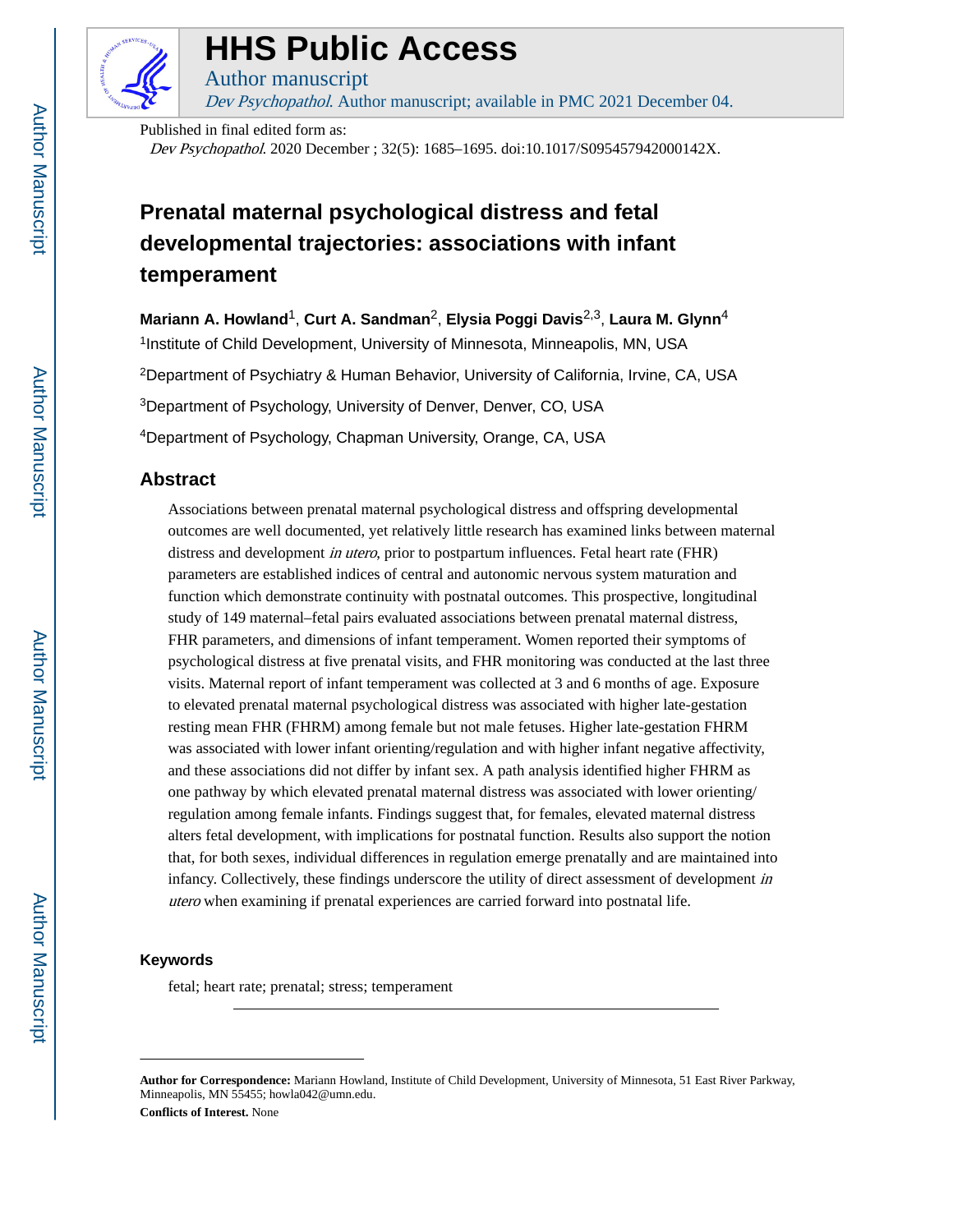Thirty years ago, David Barker (1990) proffered his seminal hypothesis on "the fetal and infant origins of adult disease." In the intervening years, accumulating evidence has established that experiences of stress in utero are associated with mental and physical health across the lifespan (Doyle & Cicchetti, 2018; O'Donnell & Meaney, 2017). The potential programming influences of prenatal maternal psychological distress (i.e., depression, anxiety, perceived stress) on emotional, cognitive, and behavioral outcomes have been of substantial interest. Prospective, longitudinal studies consistently have documented associations between prenatal maternal psychological distress and child cognition, temperament, stress physiology, and psychopathology (see Kingston, McDonald, Austin, & Tough, 2015; Madigan et al., 2018; O'Connor, Monk, & Burke, 2016; Sandman, Glynn, & Davis, 2016). These associations are presumed to be partially mediated by alterations in fetal brain and neurobehavioral development. In support of this premise, measures of prenatal maternal psychological distress have been linked with brain structure and function from infancy into adolescence (Adamson, Letourneau, & Lebel, 2018; Davis et al., 2020; Sandman, Buss, Head, & Davis, 2015).

A primary advantage to studying neurobehavioral development in utero is that associations between maternal psychological distress and developmental outcomes can be examined prior to postpartum influences. Measures of fetal brain and neurobehavioral development are more proximal and likely more accurate indicators of fetal exposures (DiPietro, Costigan, & Voegtline, 2015; Sandman, 2015). Very recent advances in fetal functional magnetic resonance imaging have enabled direct observation of brain development during the prenatal period (Thomason et al., 2018; van den Heuvel & Thomason, 2016). However, there is a long-standing tradition of assessment of fetal behavior as a noninvasive method of measuring neurodevelopment (see DiPietro et al., 2015). Fetal heart rate (FHR) and fetal movement parameters are established indices of central and autonomic nervous system maturation and function which demonstrate continuity with postnatal outcomes (DiPietro et al., 2015, 2010; Nijhuis, Swaab, Heuser, Brosens, & Eskes, 2003; Sandman, 2015).

FHR is the most accessible and quantifiable indicator of fetal development and is determined by both neural and nonneural influences (see DiPietro et al., 2015; Sandman, 2015). Primary neural influences are increasing parasympathetic innervation of the heart over gestation, as well as shifts in autonomic control from the medulla oblongata to higher cortical processes around 27 weeks' gestation (Dalton, Dawes, & Patrick, 1983; David, Hirsch, Karin, Toledo, & Akselrod, 2007; Martin, 1978; Yoshizato et al., 1994). As a result, FHR parameters demonstrate predictable maturational patterns, with decreases in mean rate (FHRM) and increases in variability (standard deviation; FHRV) during rest as gestation advances (Dawes, Houghton, Redman, & Visser, 1982; DiPietro et al., 2004, 2015; Van Leeuwen, Lange, Bettermann, Grönemeyer, & Hatzmann, 1999). FHR patterns in response to external stimuli (Buss et al., 2009; Kisilevsky & Low, 1998; Sandman et al., 2003; Sandman, Cordova, Davis, Glynn, & Buss, 2011; Sandman, Wadhwa, Hetrick, Porto, & Peeke, 1997) and to induced maternal arousal (DiPietro, Costigan, & Gurewitsch, 2003; DiPietro, Ghera, & Costigan, 2008; Monk et al., 2011) also display consistent maturational trajectories. In addition to reflecting neural maturation, FHR measures index individual differences in autonomic regulation (see DiPietro et al., 2015; Gunnar, 1990), demonstrating moderate rank-order stability across gestation and into postnatal life, until at least age 2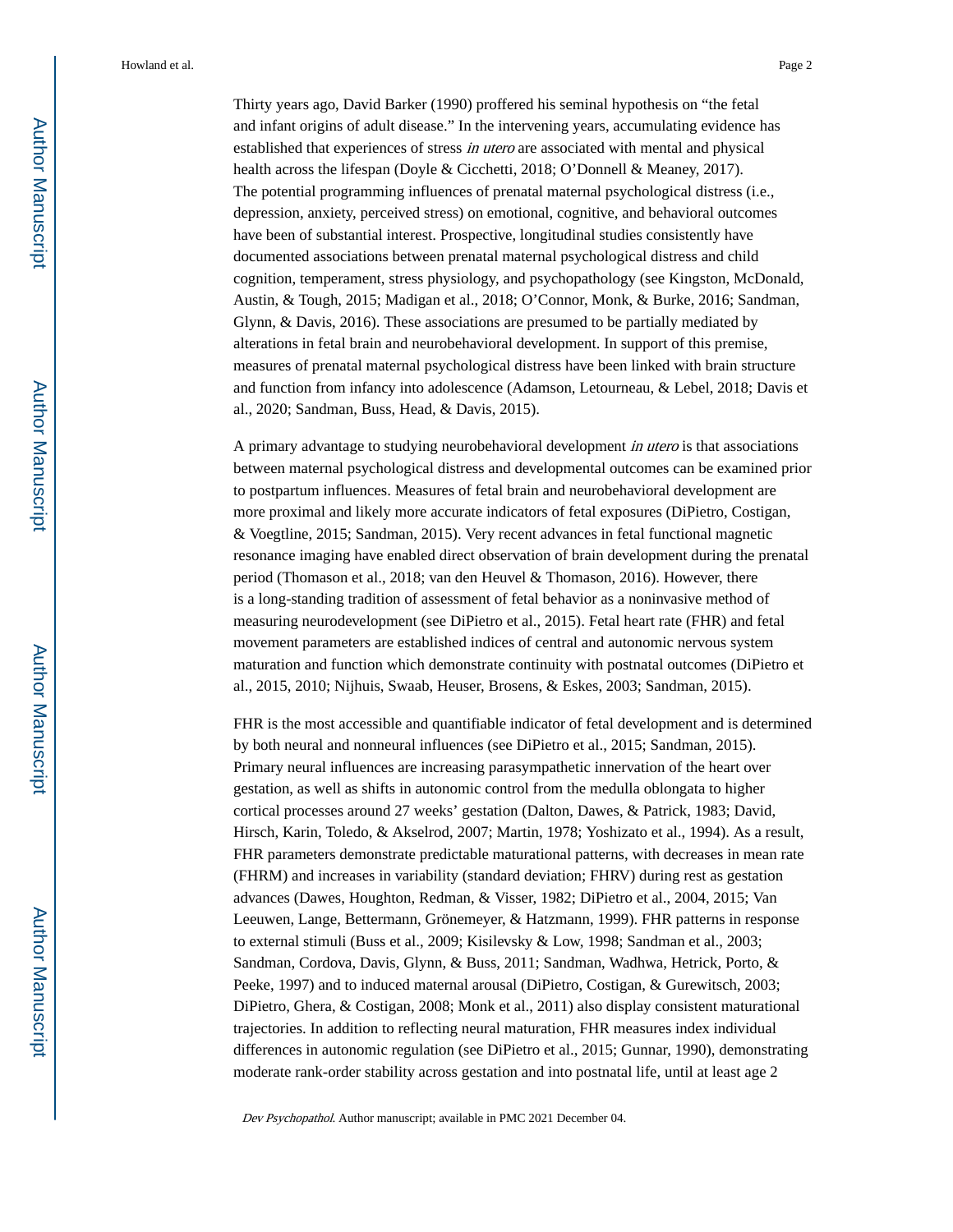(DiPietro, Bornstein, Hahn, Costigan, & Achy-Brou, 2007; DiPietro, Costigan, Pressman, & Doussard-Roosevelt, 2000; DiPietro, Hodgson, Costigan, & Johnson, 1996b).

Despite the advantages of measuring development in utero, relatively few empirical studies have examined associations between prenatal maternal psychological distress and FHR parameters. Such associations serve as evidence in support of the hypothesis that maternal distress alters development prior to birth. One study demonstrated that fetuses of mothers with elevated depressive symptoms had higher baseline (prestimulation) lategestation FHRM at 32–36 weeks' gestation (Allister, Lester, Carr, & Liu, 2001), whereas another investigation reported that elevated maternal depressive symptoms were associated with *lower* baseline FHRM at approximately the same gestational age (Dieter, Emory, Johnson, & Raynor, 2008). DiPietro and colleagues (2002b) documented that a greater frequency of maternal pregnancy specific hassles and greater maternal affective intensity were associated with lower resting FHRM at 36 weeks' gestation. Associations between maternal psychological distress and FHRV also have been reported. In an early investigation, DiPietro and colleagues showed that greater maternal perceived stress was associated with reduced resting FHRV (DiPietro, Hodgson, Costigan, Hilton, & Johnson, 1996a). In two subsequent investigations, higher levels of maternal pregnancy-specific hassles/stress were associated with higher levels of resting FHRV at 36–38 weeks' gestation and a steeper increase in the coupling of FHR and fetal movement with advancing gestation (DiPietro et al., 2010; DiPietro, Hilton, Hawkins, Costigan, & Pressman, 2002b). In a sample of pregnant adolescents, Doyle et al. (2015) demonstrated that higher maternal negative mood was associated with lower FHRM among male but not female fetuses. In terms of FHR reactivity to stimulation, Monk and colleagues have shown that fetuses of women with elevated symptoms of depression and anxiety display a greater increase in FHR during women's exposure to a cognitive challenge (Monk et al., 2004; Monk et al., 2011, 2000; Monk, Myers, Sloan, Ellman, & Fifer, 2003). Allister et al. (2001) demonstrated that fetuses of mothers with heightened depressive symptoms displayed a delay in FHR reactivity and return to baseline following vibroacoustic stimulation at 36 weeks' gestation. While it is difficult to fully synthesize existing research given variability in study designs, predictors, and outcomes, findings generally indicate that maternal psychological distress is associated with both levels and maturational trajectories of FHR over gestation.

The literature examining the extent to which fetal neurobehavioral measures are associated with postnatal developmental outcomes also is relatively circumscribed. FHR parameters are associated with birth outcomes (Emory & Noonan, 1984; Sandman et al., 2011), as well as neonatal neurobehavior (Emory & Noonan, 1984; Figueiredo, Pinto, Pacheco, & Field, 2017) and neurological maturation (DiPietro et al., 2010). Higher levels and steeper developmental trajectories of FHRV have been linked with greater mental and motor development and language ability at age 2 (Bornstein et al., 2002; DiPietro et al., 2007). Consistent with their classification as biological indicators of individual differences in reactivity and regulation (DiPietro et al., 2008; Gunnar, 1990; Rothbart & Bates, 2007; Snidman, Kagan, Riordan, & Shannon, 1995), studies also have examined continuity between FHR parameters and dimensions of temperament in infancy and childhood. DiPietro and colleagues (DiPietro et al., 1996b) reported that higher resting FHRM at 36 weeks' gestation was associated with lower maternal-reported levels of infant "emotional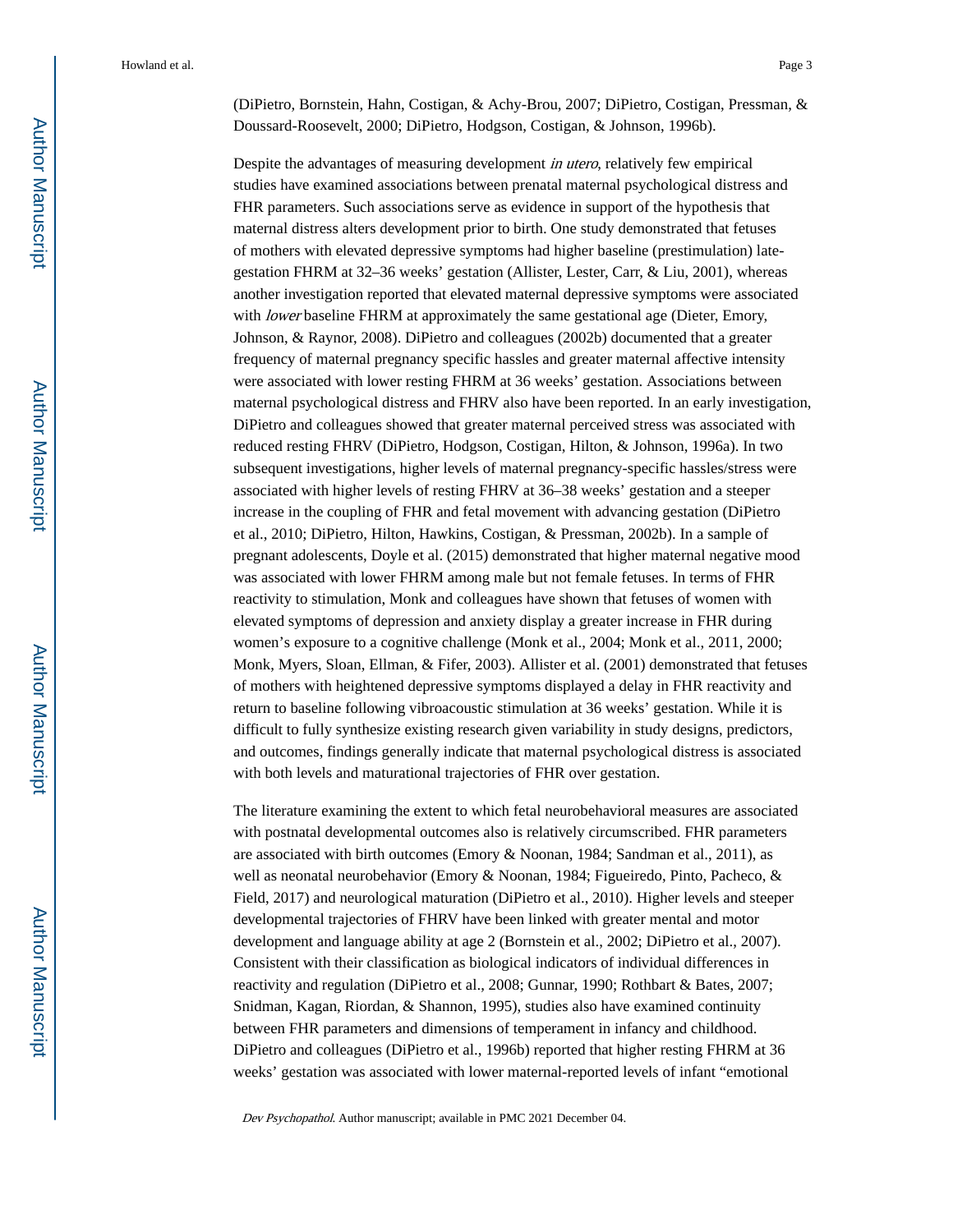tone," predictability, and activity level. In another investigation, fetuses with higher lategestation coupling of FHR and fetal movement during rest exhibited greater alertness and orienting, better regulatory capacity, and less irritability during neonatal examination (DiPietro, Costigan, & Pressman, 2002a). DiPietro, Voegtline, Pater, and Costigan (2018) also documented that lower resting FHRM and FHRV at 32 weeks' gestation were associated with higher maternal-reported behavioral inhibition at 7–14 years of age. In this same sample, higher baseline FHRM was associated with greater maternal-reported behavioral problems. Finally, greater third trimester FHR reactivity to induced maternal physiological arousal has been associated with greater irritability during a developmental exam at 6 weeks of age (DiPietro et al., 2008) and with maternal-reported infant negative reactivity and observer-rating infant motor reactivity to novelty at 4 months of age (Werner et al., 2007). These existing findings broadly support the notion that individual differences in FHR demonstrate continuity with dimensions of temperament in postnatal life.

Additional research is needed to determine the replicability and robustness of associations between maternal psychological distress and FHR parameters, and between FHR parameters and postnatal outcomes. The current study builds upon these literatures by addressing four aims. In a prospective, longitudinal study of 149 maternal–fetal/infant pairs, we examined if (a) prenatal maternal psychological distress was associated with developmental trajectories of resting FHRM and FHRV over gestation and (b) FHR parameters were associated with infant temperament at 3–6 months of age. Building upon established evidence that prenatal maternal psychological distress is associated with infant temperament (see Madigan et al., 2018), we assessed if (c) FHR is a pathway by which prenatal maternal psychological distress is associated with infant temperament. This represents a robust test of the programming influences of prenatal maternal psychological distress on postnatal developmental outcomes. Finally, given established sex differences in associations between prenatal exposures and development (Buss et al., 2009; DiPietro et al., 2015; Glynn & Sandman, 2012; Sandman, Glynn, & Davis, 2013), we examined if (d) identified associations were moderated by fetal/infant sex.

#### **Method**

#### **Overview**

Women were recruited during the first trimester of pregnancy and completed prenatal laboratory visits at approximately 15 ( $M = 15.57$ ,  $SD = 1.13$ ), 19 ( $M = 19.85$ ,  $SD = 0.94$ ), 25 ( $M = 25.80$ ,  $SD = 0.91$ ), 31 ( $M = 31.09$ ,  $SD = 0.76$ ), and 37 ( $M = 36.83$ ,  $SD = 0.79$ ) weeks' gestation. The majority of the sample completed all five prenatal visits (82%); 16% of women completed four visits, and 2% completed three visits. Maternal psychological distress was characterized at each study visit with validated self-report questionnaires. FHR monitoring was performed at the last three prenatal visits. Maternal report of infant temperament was collected at 3 and 6 months postpartum.

#### **Participants**

The sample consisted of 149 mother–infant pairs drawn from a prospective, longitudinal study. Pregnant women were recruited from a large university medical center in Southern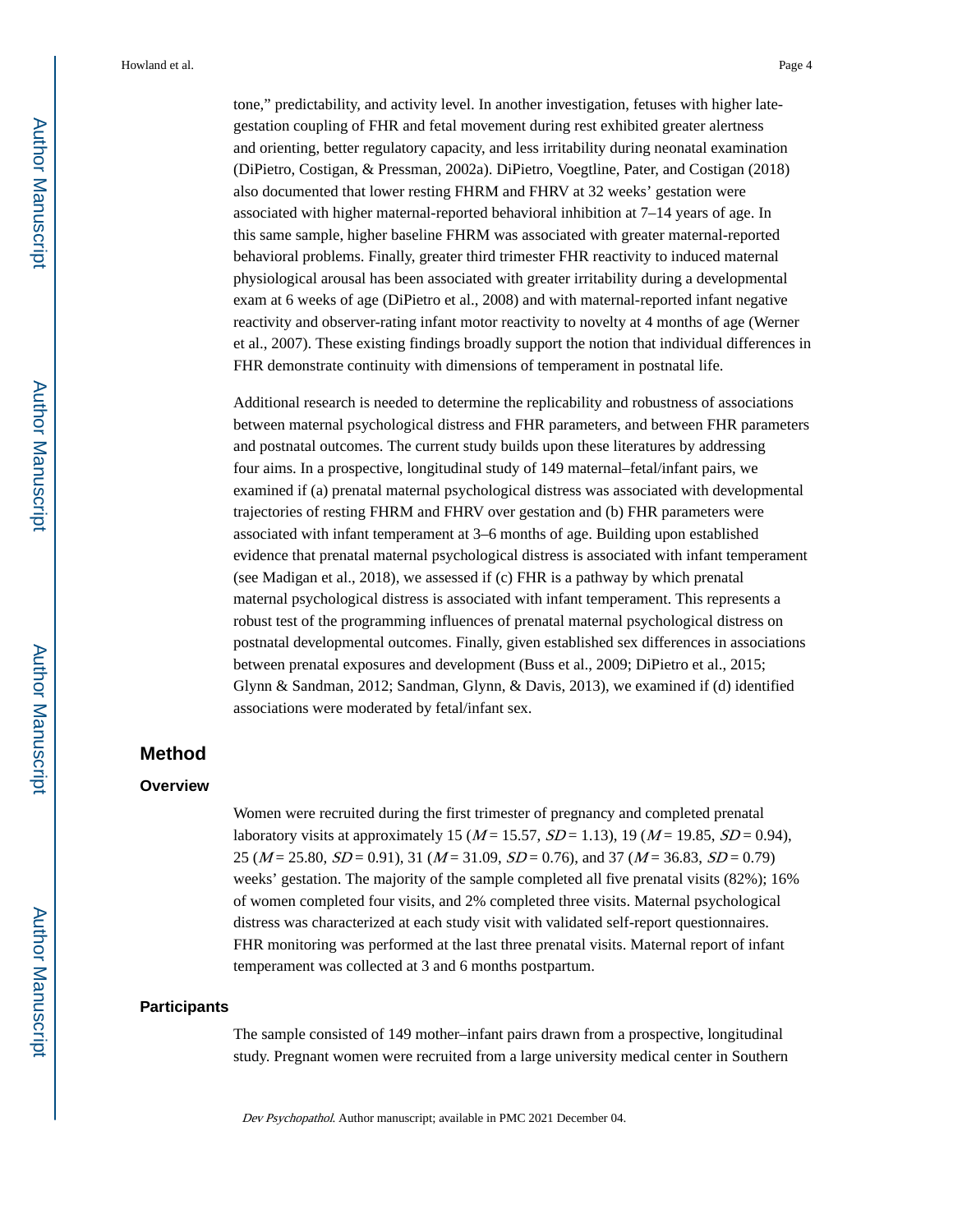California. At recruitment, inclusion criteria were: (a) adult  $(18 \text{ years of age})$ , (b) English-speaking, and (c) intrauterine, singleton pregnancy. Exclusion criteria at recruitment were: (a) presence of uterine or cervical abnormalities, (b) conditions such as endocrine, hepatic, or renal disorders, or use of corticosteroid medication, and (c) self-reported abuse of tobacco, alcohol, or recreational drugs in the pregnancy.

Additional inclusion criteria for the current study were (a) delivery at  $370/7$  weeks, (b) availability of measures of maternal psychological distress at three or more prenatal visits, and (c) measures of FHR at a minimum of two of the three sessions. Of the 149 mothers, 133 completed measures of infant temperament at 3 and/or 6 months' postpartum. Dyads without infant temperament measures did not differ from dyads with temperament data by FHR mean ( $ps > .39$ ) or variability ( $ps > .13$ ), obstetric risk ( $p = .76$ ), or socioeconomic status (SES) ( $p = .96$ ). Mothers who did not complete infant temperament measures had higher levels of prenatal psychological distress at a trend level of significance ( $t = 1.79$ ,  $p =$ .07, Cohen's  $d = 0.46$ ). Overall sample characteristics are provided in Table 1.

This study was approved by the university's Institutional Review Board, and all women provided written informed consent.

#### **Measures**

#### **Maternal psychological distress**

Maternal psychological distress was characterized using three established self-report questionnaires, which were completed at all prenatal and postpartum visits. These measures are widely used in samples of pregnant women and demonstrate consistent associations with birth outcomes and postnatal developmental outcomes (see Bussières et al., 2015; Madigan et al., 2018).

Women reported their levels of depressive symptoms using the nine-item short form of the Center for Epidemiologic Studies Depression Scale (CESD; Santor & Coyne, 1997). Symptoms assessed include sadness/depression, sleep problems, difficulty concentrating, and absence of positive affect. Item responses ranged from  $0$  (*rarely or none of the time*) to 3 (most or all of the time), for a maximum possible total sum score of 27. The shortened version of the CESD has demonstrated good reliability and validity (Santor & Coyne, 1997). Cronbach's alphas in the current sample ranged from .85 to .88.

General anxiety symptoms were measured with the 10-item state anxiety subscale of the State Trait Personality Inventory (Spielberger, Jacobs, Crane, & Russell, 1979). Women reported the extent to which they experienced various anxiety-related adjectives (e.g., nervous, tense) on a scale ranging from 1 (*not at all*) to 4 (*very much*). Total sum scores ranged from 10 to 40. This subscale displays good psychometric properties (Spielberger et al., 1979; Spielberger & Reheiser, 2009). Cronbach's alphas in the current sample ranged from .87 to .90.

Levels of maternal stress were characterized with the 10-item Perceived Stress Scale (PSS; Cohen & Williamson, 1988). Women reported on experiences on a scale ranging from 0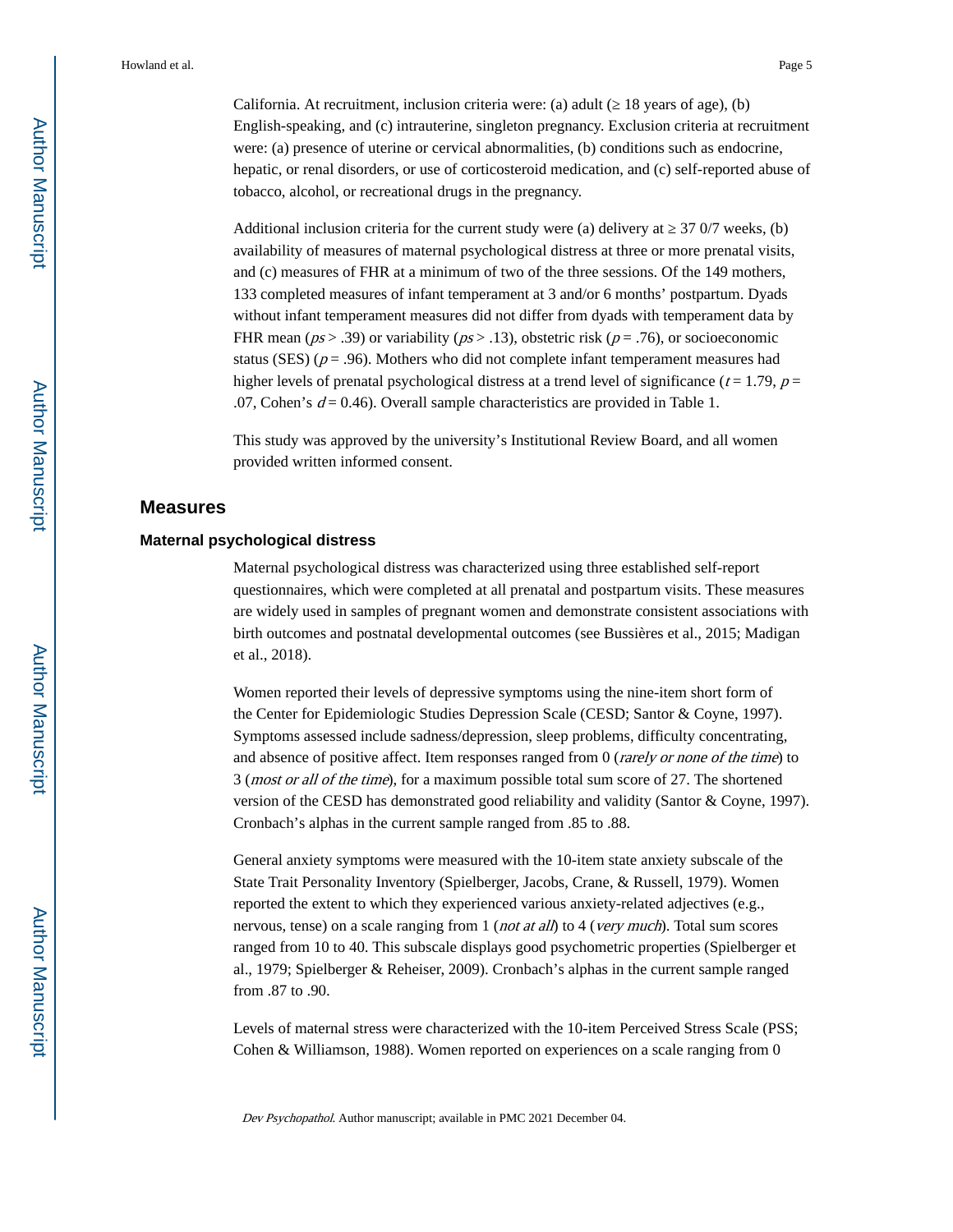(*never*) to 4 (*almost always*), including how often they were able to successfully manage day-to-day problems and hassles and how often they felt nervous and stressed. Total sum scores range from 0 to 40. This scale demonstrates good reliability and validity (Cohen & Williamson, 1988). Cronbach's alphas in the current sample ranged from .87 to .91.

Prenatal depressive symptoms, anxiety symptoms, and perceived stress were moderately to highly correlated within each gestational timepoint ( $rs = .58-.79$ ), so measures were standardized and averaged to create composite psychological distress variables (Glynn et al., 2018). In addition, associations between maternal psychological distress at each timepoint and FHR measures were relatively consistent (see Table 2). Therefore, a single prenatal maternal psychological distress composite was created by averaging scores from the five gestational assessments. The same procedure was used to create a composite of maternal psychological distress measures at 3 and 6 months' postpartum.

#### **Fetal development**

FHR monitoring was conducted at the 25, 31, and 37-week visits. Mothers reclined in a semi-fowlers position (5–10-degree tilt) on a standard, padded examination table. Puretone music was presented though headphones to mask extraneous noise. Transabdominal transducers were attached to measure FHR and were positioned until a robust FHR signal was reliably detected. Monitoring began with a 15-minute baseline (resting) period to allow mother and fetus to adapt. FHR was quantified with a Toitu MT-430 ultrasound fetal monitor, which measured Doppler frequency shifts in a weak ultrasound beam projected on the fetus by an ultrasonic head and extrapolated FHR from fetal movement and uterine contractions. Fetal monitor data were digitized at a 2 kHz sampling rate with Active II (Biosemi Instrumentation) and transferred automatically to an off-line server for analysis. No uterine contractions occurred during the assessment period.

Integrity of the FHR data was assured by examining each tracing to scan for artifacts. An interpolation routine was applied for gaps or artifacts in the tracings of no greater than 10 seconds. Each tracing was examined by a trained observer who made a judgment about the validity of the interpolation. If a segment of the data resulted in unacceptable interpolations (the interval was >10 seconds or the estimate did not match the valid data points), that section of the data was omitted from analyses.

FHR mean (FHRM) and FHR variability (FHRV; calculated as the standard deviation) were computed in 1-minute epochs and averaged over a 3-minute rest period.

#### **Infant temperament**

Dimensions of infant temperament (negative affectivity, orienting/regulation, and surgency/ extraversion) were assessed with the 191-item Infant Behavior Questionnaire-Revised (IBQ-R; Gartstein & Rothbart, 2003). To reduce the potential for reporting bias, the IBQ-R asks about concrete infant behaviors (e.g., "How often during the last week did the baby startle to a sudden or loud noise?") rather than asking the caregiver to make abstract judgments (Gartstein & Rothbart, 2003). Mothers rated their infants on each item on a scale ranging from 1 (never) to 7 (always). Item responses are averaged to create subscales. The negative affectivity dimension is an average of subscales measuring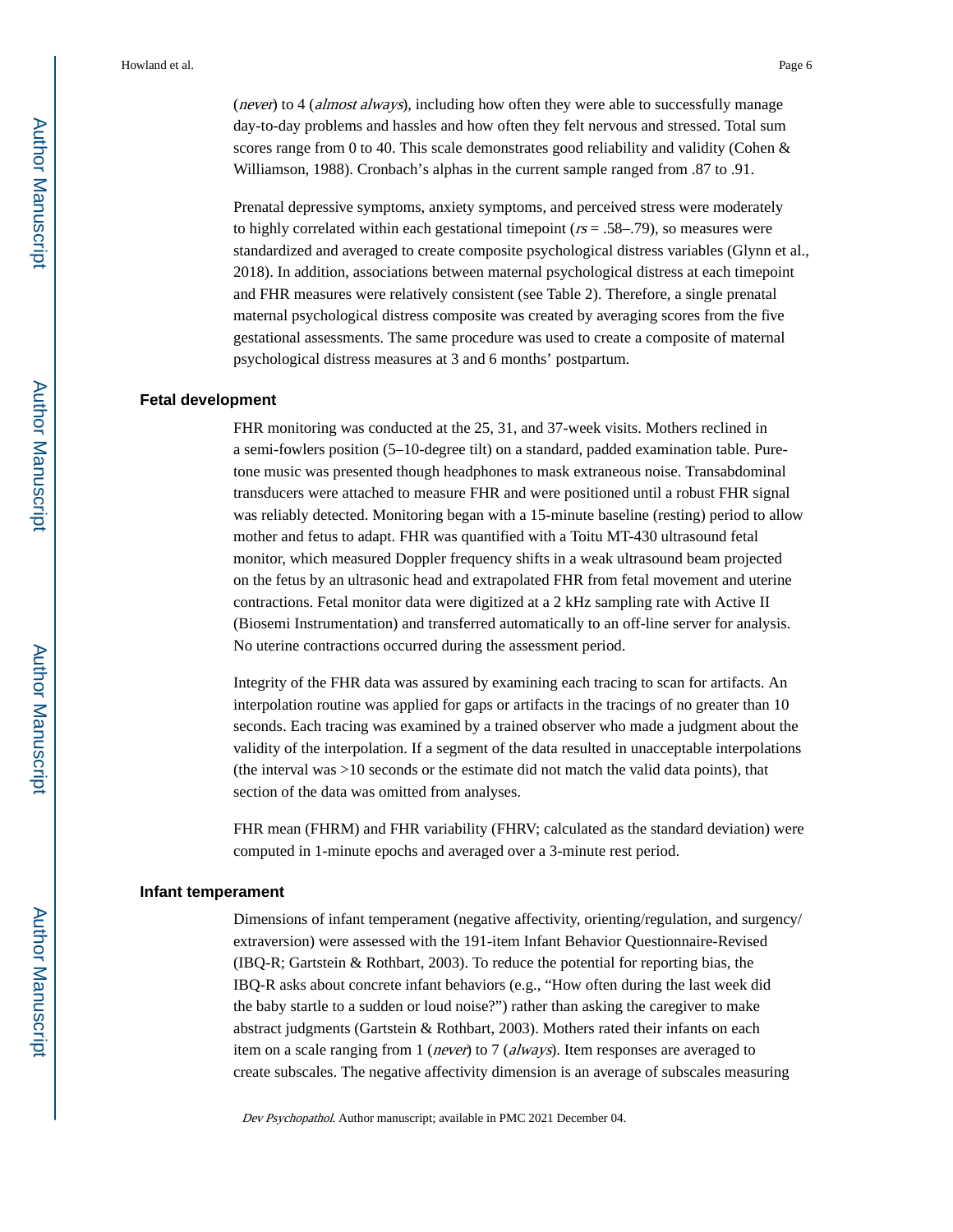sadness, distress to limitations, fear, and, reverse scored, falling reactivity/rate of recovery from distress. The orienting/regulation dimension assesses regulatory functioning and is comprised of subscales assessing low-intensity pleasure, cuddliness/affiliation, duration of orienting, and soothability. Finally, the surgency/extraversion factor consists of the approach, vocal reactivity, high-intensity pleasure, smiling and laughter, activity level, and perceptual sensitivity scales. The IBQ-R scales display good reliability (Gartstein & Rothbart, 2003) and continuity with maternal-reported temperament into childhood (Putnam, Rothbart, & Gartstein, 2008). IBQ-R scales have demonstrated modest convergence with observer ratings of infant temperament, particularly during ecologically valid tasks (Forman et al., 2003; Hane, Fox, Polak-Toste, Ghera, & Guner, 2006; Johnson et al., 2016; Parade & Leerkes, 2008).

A total of 114 mothers completed the IBQ at both 3 and 6 months' postpartum. Three and six-month scores were moderately correlated (orienting/regulation:  $r = .53$ ; negative affectivity:  $r = .45$ ; surgency/extraversion:  $r = .66$ ). Nineteen mothers completed the measure only at either 3 ( $n = 15$ ) or 6 ( $n = 4$ ) months. For participants with data at both timepoints, scores were averaged across the two.

#### **Obstetric complications and birth outcomes**

Maternal and infant medical records were reviewed to determine pregnancy dating, pregnancy complications, and birth outcomes (gestational age at birth, birthweight). Pregnancies were dated according to guidelines from the American College of Obstetricians and Gynecologists (ACOG, 2009) by comparison of last menstrual period to estimates based on early ultrasound measurements taken by a research nurse at the first study visit.

An obstetric complications score accounted for prenatal infection, pregnancy-induced hypertension, gestational diabetes, oligohydramnios, polyhydramnios, preterm labor, vaginal bleeding, placenta previa, and anemia. A cumulative score assessing prenatal obstetric complications was derived from the sum of all present risk variables (Hobel, 1982). In this low-risk sample, 72% had none of these risk factors, and no woman had more than two risk factors. A dichotomous score (no complications vs. any complications) was used in analyses.

#### **Data analytic strategy**

Linear mixed effects models ("lmer" package in R; Bates, Mächler, Bolker, & Walker, 2015) were fit to examine associations between maternal prenatal psychological distress and trajectories of FHRM and FHRV. Linear mixed effects modeling was used due to unequally spaced measurements of FHR parameters. Marginal and conditional  $R^2_\mathrm{GLMM}$ ("MuMln" package in R; Barto, 2019) and standardized fixed effects estimates ("sjstats" package in R; Lüdecke, 2020) were used as measures of effect size. Weeks' gestation was the longitudinal time variable. Models for FHRM included a random effect of intercept and a fixed effect of linear slope (weeks' gestation). The slope could not be modeled as a random effect because this resulted in a singular fit (the variance estimate for slope was nearly zero). Models for FHRV included random effects of both intercept and slope. Models were centered at 25, 31, and 37 weeks' gestation to assess for intercept differences at each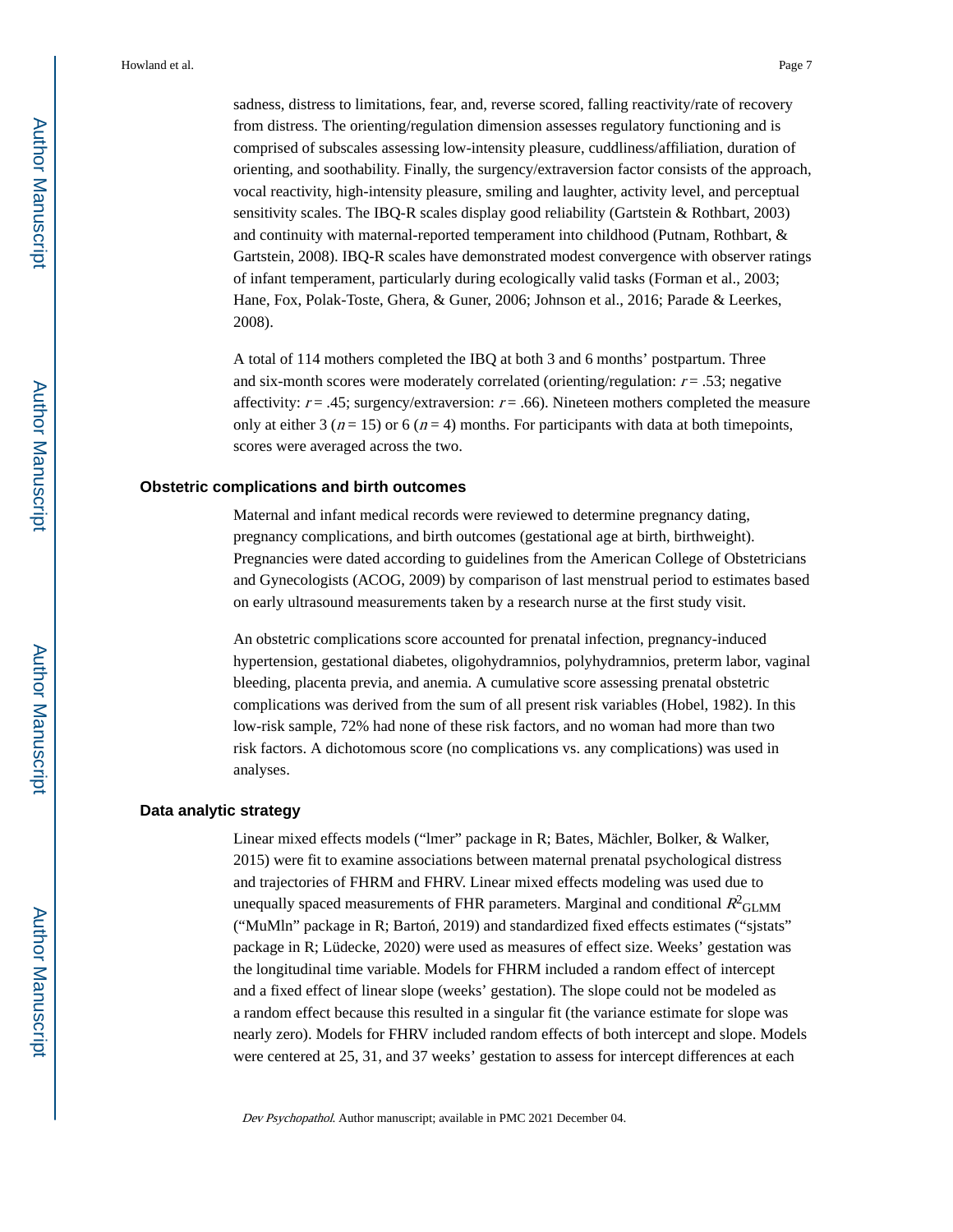of these timepoints. Prenatal maternal psychological distress and covariates (gestational age at birth, obstetric risk, cohabitation with the infant's father, and socioeconomic status (composite of standardized annual household income and maternal years of education)) were included as predictors in the model. Covariates were selected based on previous fetal programming literature and were included if they were associated with maternal distress and/or FHR in the current sample (see Table 3 for zero-order correlations). When maternal distress was associated with a FHR parameter, fetal sex and its interaction with maternal distress were added to the model to assess for sex differences. Simple slopes were calculated via: <http://www.quantpsy.org/interact/hlm2.htm>.

When maternal psychological distress was associated with intercept differences in a FHR parameter, an unconditional random intercepts model was fit centered at that gestational time-point, and estimated individual intercept parameters (i.e., fixed effect + conditional modes of random effects) were extracted, so that all participants had an estimated FHR parameter. Associations between estimated FHR parameters and infant temperament dimensions and moderation of these associations by infant sex were then examined in individual regression models.

In the case that prenatal maternal psychological distress and/or a FHR parameter were associated with an infant temperament dimension, a path analysis assessed the conditional indirect effect of prenatal distress on infant temperament via the FHR parameter, with infant sex as the moderating variable. Postnatal maternal psychological distress was included as a covariate to assess whether associations among prenatal maternal distress, FHR, and infant outcomes were independent of concurrent maternal distress. Modeling was performed using the R package "lavaan" (Rosseel, 2012), with bootstrapped standard errors and confidence intervals generated from 1,000 bootstrapped samples.

#### **Results**

#### **Fetal heart rate parameters**

As expected, over the course of gestation, resting FHRM decreased (gestational weeks estimate =  $-0.37$ ,  $SE = 0.07$ ,  $t = -5.28$ ,  $p < .001$ ), and FHRV increased (gestational weeks estimate = 0.18,  $SE = 0.03$ ,  $t = 5.74$ ,  $p < .001$ ). FHRM displayed modest interindividual stability over the three timepoints ( $r = .29-0.43$ ; see Table 4), whereas FHRV was only associated between contiguous timepoints ( $r = -06-18$ ; see Table 4). Within timepoints, FHRM and FHRV were associated only at 37 weeks' gestation ( $r = .29$ ,  $p = .001$ ; see Table 4).

#### **Prenatal maternal psychological distress and fetal heart rate parameters**

Linear mixed effects models examined if prenatal maternal psychological distress was associated with FHRM and FHRV over gestation. Higher levels of maternal psychological distress were associated with higher levels of FHRM at 37 weeks' gestation (estimate = 1.76,  $SE = 0.85$ ,  $t = 2.06$ ,  $p = .04$ ; see Table 5). This association was moderated by fetal sex at a trend level of significance (maternal distress x sex (female) estimate = 2.29,  $SE =$ 1.27,  $t = 1.81$ ,  $p = .07$ ; see Table 6 and Figure 1). Elevated maternal psychological distress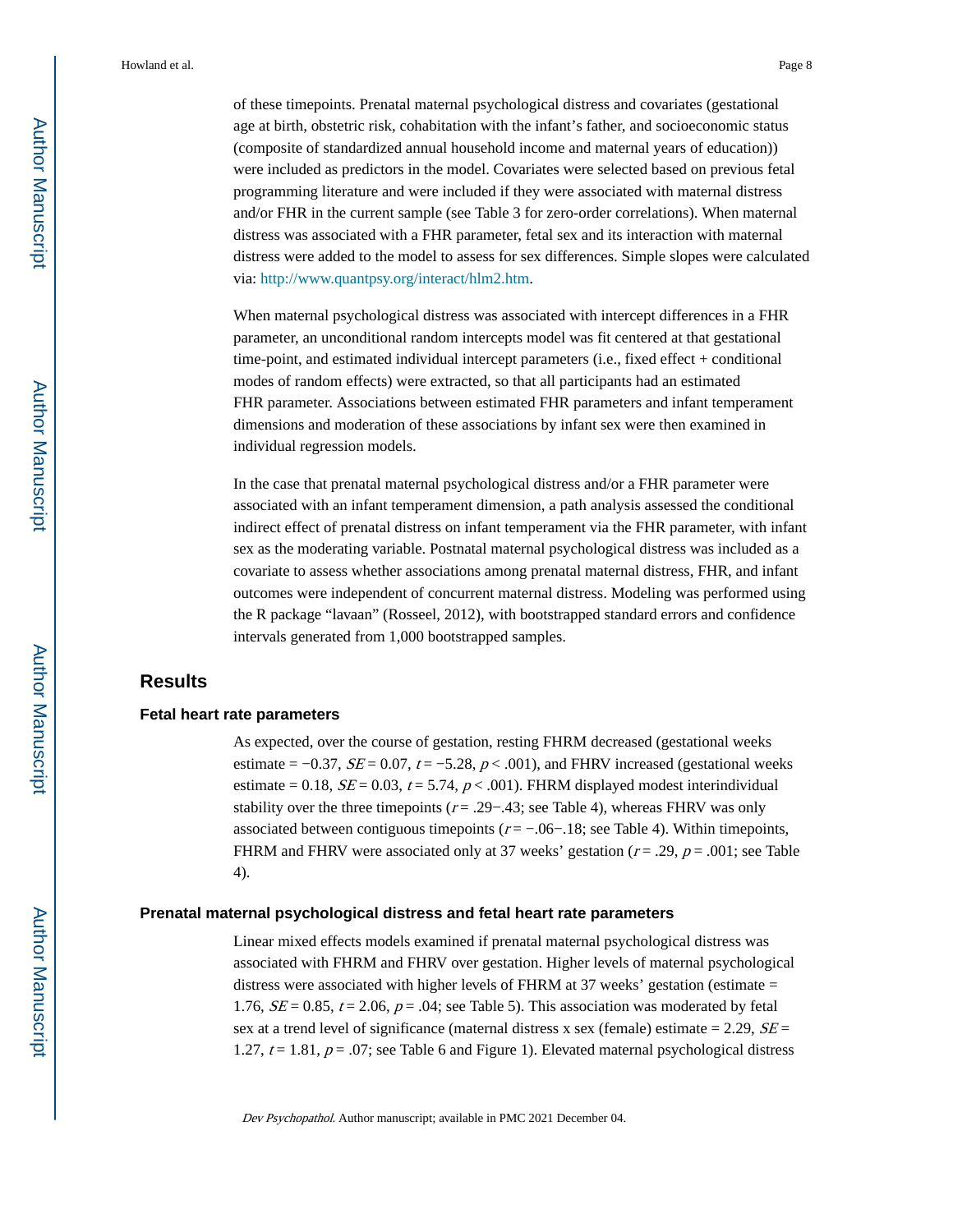was associated with higher 37-week FHRM among female fetuses (simple slope  $= 2.97$ , SE  $= 1.11$ ,  $z = 2.66$ ,  $p = .008$ ) but not among male fetuses (simple slope = 0.67,  $SE = 1.02$ ,  $z =$ 0.66,  $p = .51$ ). Fetuses exposed to higher levels of prenatal maternal psychological distress also had less of the expected decrease in FHRM over gestation, but this slope difference was not statistically significant (estimate = 0.12,  $SE = 0.10$ ,  $t = 1.25$ ,  $p = .21$ ). Maternal psychological distress was not associated with level differences in FHRM at 25 weeks' gestation (estimate = 0.21,  $SE = 0.94$ ,  $t = 0.23$ ,  $p = .82$ ) or at 31 weeks' gestation (estimate = 0.94,  $SE = 0.69$ ,  $t = 1.50$ ,  $p = .18$ ).

Prenatal maternal psychological distress was not associated with levels or trajectories of FHRV (all  $ps > .41$ ).

#### **Maternal psychological distress, fetal heart rate, and infant temperament**

Higher FHRM at 37 weeks' gestation was, in turn, associated with dimensions of infant temperament. Higher 37-week FHRM was associated with lower infant orienting/regulation at a trend level of significance ( $B = -0.03$ ,  $SE = 0.02$ ,  $\beta = -0.21$ ,  $t = -1.76$ ,  $p = .08$ ), and this association did not differ by infant sex (FHRM  $\times$  infant sex interaction term:  $B = -0.01$ ,  $SE = 0.03$ ,  $\beta = -.02$ ,  $t = -0.18$ ,  $p = .86$ ). Similarly, higher FHRM was associated with higher negative affectivity at a trend level of significance ( $B = 0.03$ ,  $SE = 0.02$ ,  $\beta = .21$ , t  $= 1.68$ ,  $p = .09$ ), and this association also was not moderated by infant sex (FHRM  $\times$  infant sex interaction term:  $B = -0.02$ ,  $SE = 0.03$ ,  $\beta = -0.09$ ,  $t = -0.74$ ,  $p = .46$ ). FHRM was not associated with surgency/extraversion ( $B = -0.02$ ,  $SE = 0.03$ ,  $\beta = -0.09$ ,  $t = -0.72$ ,  $p = .48$ ). FHRV at 37 weeks' gestation was not associated with temperament dimensions in either sex (all  $ps > .24$ ).

Prenatal maternal psychological distress also was associated with infant temperament. Higher prenatal maternal distress was associated with higher maternal-reported infant negative affectivity ( $B = 0.32$ ,  $SE = 0.07$ ,  $\beta = .45$ ,  $t = 4.64$ ,  $p < .001$ ), and this association did not differ by infant sex (maternal distress  $\times$  infant sex interaction term:  $B = 0.08$ ,  $SE =$ 0.11,  $\beta$  = .07, t = 0.68, p = .50. The association between higher prenatal maternal distress and lower infant orienting/regulation was not statistically significant  $(B = -0.11, SE = 0.08,$  $\beta$  = −.16, t = −1.49, p = .14) and was not moderated by infant sex (B = −0.05, SE = 0.12,  $\beta$  $= -0.05$ ,  $t = -0.43$ ,  $p = 0.67$ ). Finally, prenatal maternal psychological distress was positively associated with infant surgency/extraversion ( $B = 0.22$ ,  $SE = 0.11$ ,  $\beta = .23$ ,  $t = 2.10$ ,  $p =$  $.04$ ), and this association was evident only among male infants (maternal distress  $\times$  infant sex interaction term:  $B = -0.35$ ,  $SE = 0.17$ ,  $\beta = -.22$ ,  $t = -2.03$ ,  $p = .04$ ; simple slope for males = 0.22,  $SE = 0.10$ ,  $t = 2.13$ ,  $p = .04$ ; simple slope for females = -0.12,  $SE = 0.13$ ,  $t =$  $-0.92, p = .36$ ).

Path analyses examined if FHRM was a pathway by which prenatal maternal psychological distress was associated with infant temperament dimensions. There was an indirect effect of prenatal maternal psychological distress on infant orienting/regulation through FHRM at 37 weeks' gestation among female infants but not male infants (see Figure 2; females: indirect effect estimate =  $-0.05$ ,  $SE = 0.03$ , 95% CI  $[-0.15, -0.01]$ ; males: indirect effect estimate  $= -0.002$ ,  $SE = 0.02$ , 95% CI [-0.03, 0.03]). This finding was not explained by postnatal maternal psychological distress.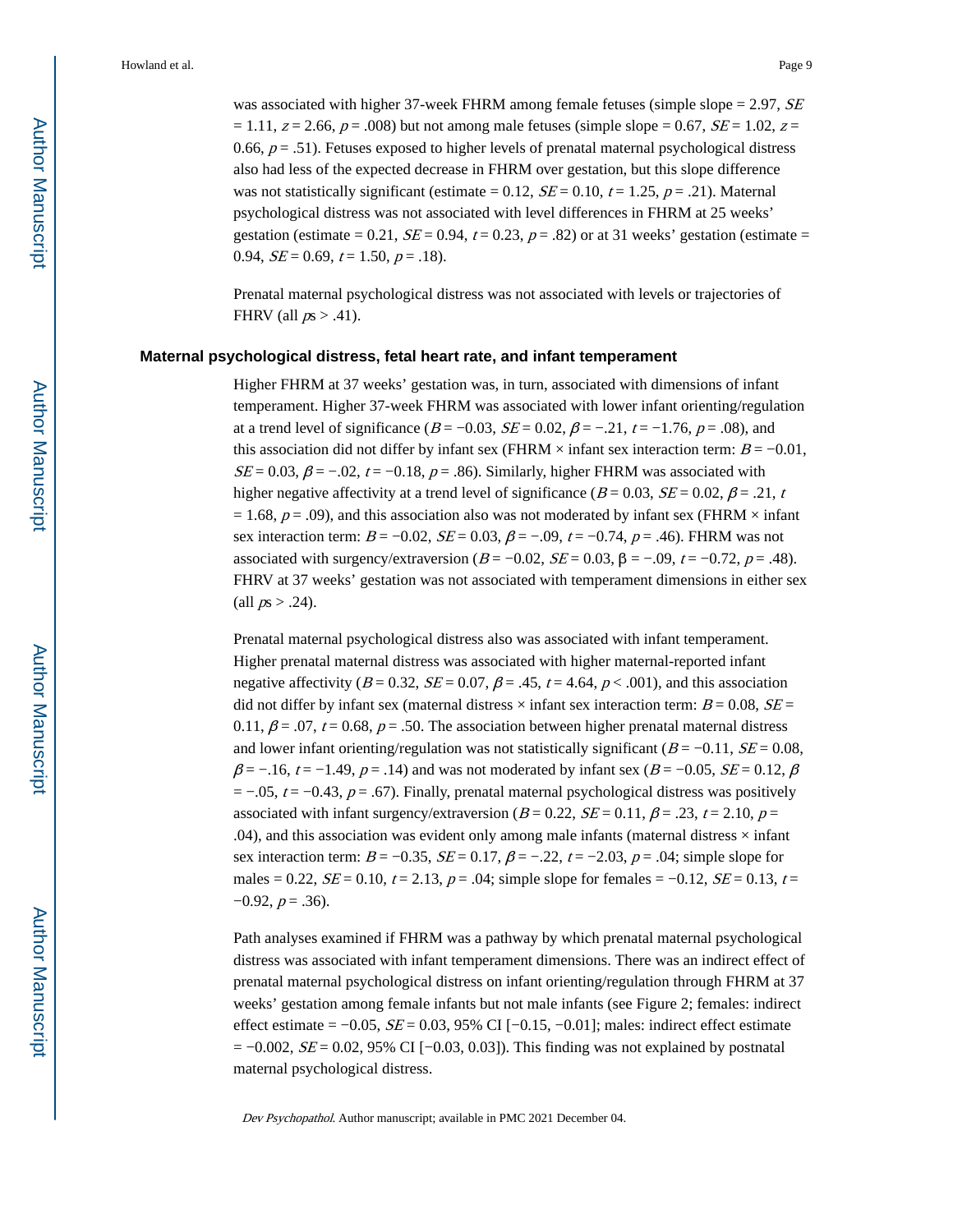In a separate path analysis, there was not an indirect effect of prenatal maternal psychological distress on infant negative affectivity through FHRM at 37 weeks for either sex (males: indirect effect estimate =  $0.004$ ,  $SE = 0.01$ ,  $95\%$  CI [ $-0.01$ ,  $0.03$ ]; females: indirect effect estimate = 0.02,  $SE = 0.09$ , 95% CI [−0.11, 0.26]).

#### **Discussion**

In a prospective, longitudinal cohort of 149 maternal–fetal pairs, we documented associations between prenatal maternal psychological distress, fetal neurobehavior, and infant temperament. Our findings are consistent with the hypothesis that exposure to maternal distress *in utero* has implications for development into postnatal life, specifically for females. In our sample, elevated prenatal maternal psychological distress was associated with higher resting mean fetal heart rate (FHRM) at 37 weeks' gestation among female but not male fetuses. Late-gestation FHRM was, in turn, associated with dimensions of infant temperament. Specifically, higher FHRM was associated with lower orienting/ regulation and with higher negative affectivity. These associations did not differ by infant sex. Moreover, among female infants, there was an indirect effect of prenatal maternal psychological distress on infant orienting/regulation through late-gestation FHRM. There were no associations between prenatal maternal psychological distress and FHRV, nor among FHRV and infant temperament dimensions.

In our sample, FHRM and FHRV demonstrated the expected maturational patterns, with FHRM decreasing and FHRV increasing over gestation (Dawes et al., 1982; DiPietro et al., 2004, 2015; Van Leeuwen et al., 1999). For both male and female fetuses, late-gestation FHRM, an index of autonomic regulation, was associated with the temperament dimension of orienting/regulation during infancy. This finding builds on existing evidence that there is continuity in aspects of regulation from fetal to postnatal life (see DiPietro et al., 1996b; DiPietro et al., 2015, 2018; Snidman et al., 1995). Late-gestation FHRM was also associated with infant negative affectivity in the overall sample, consistent with previous studies documenting that FHR measures are associated with infant irritability (DiPietro et al., 2008) and negative reactivity (Werner et al., 2007).

Our finding that prenatal maternal psychological distress was associated with higher lategestation FHRM among female fetuses suggests that maternal distress may shape autonomic and central nervous system development prior to birth. It also adds to a growing literature which indicates that females are particularly vulnerable to experiences of stress in utero (Glover & Hill, 2012; Glynn & Sandman, 2012; Sandman et al., 2013). Our path analysis indicated that elevated late-gestation FHRM is one pathway by which higher prenatal maternal psychological distress is associated with lower infant orienting/regulation among female infants. This represents robust support for the hypothesis that prenatal maternal psychological distress is associated with postnatal outcomes by way of altering fetal development. As expected, elevated prenatal maternal psychological distress was associated with higher infant negative affectivity and lower infant orienting/regulation in our sample. These associations consistently have been documented in numerous previous investigations (see Madigan et al., 2018, for a meta-analysis).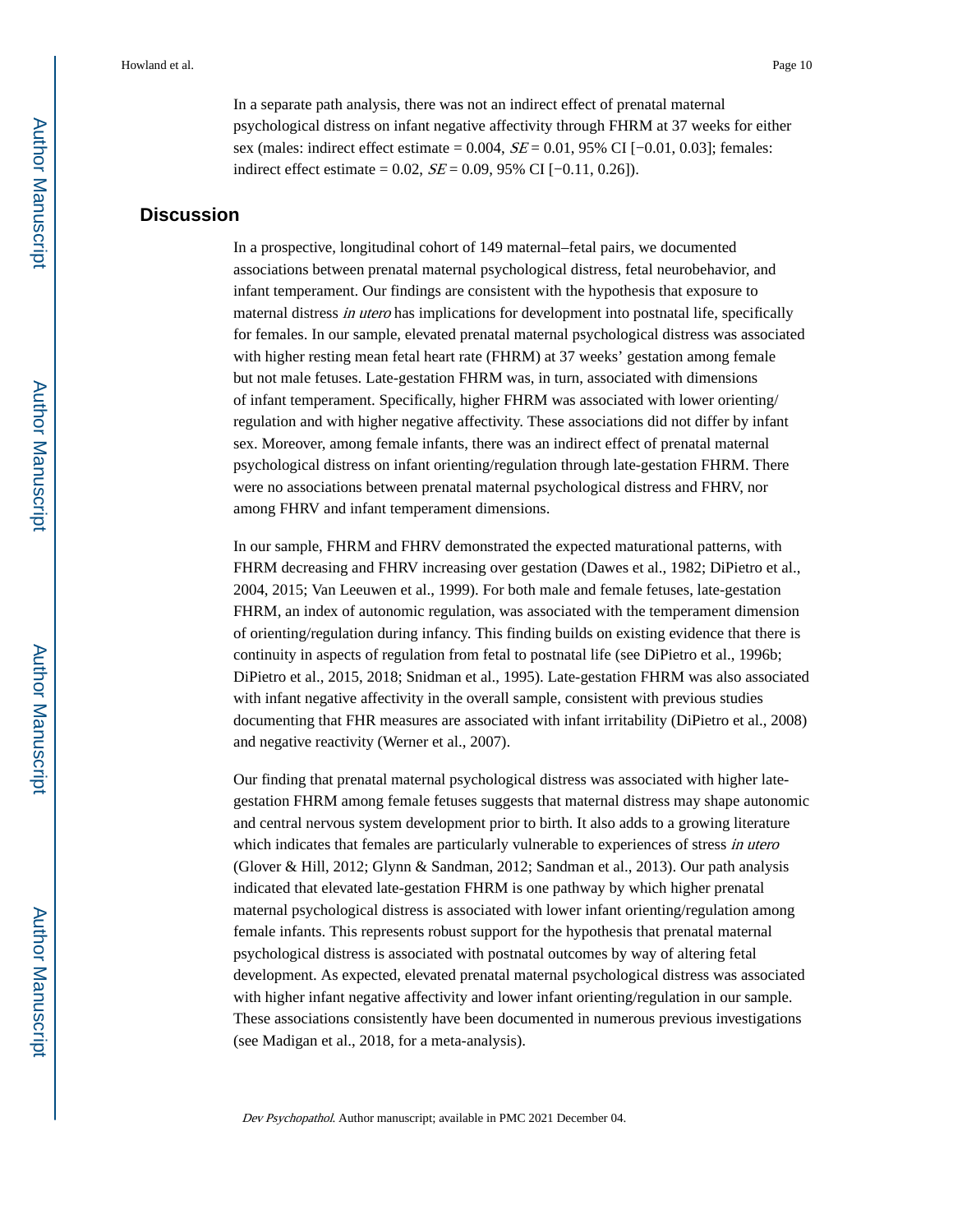While one previous study reported higher late-gestation baseline FHRM in fetuses of mothers with elevated depressive symptoms (Allister et al., 2001), other studies either have demonstrated that elevated prenatal maternal psychological distress was associated with lower resting FHRM (Dieter et al., 2008; DiPietro et al., 2002b; Doyle et al., 2015) or have not found statistically significant associations between maternal distress and FHRM (DiPietro et al., 1996a; Monk et al., 2011, 2000, 2003, 2004). In addition, whereas other investigations have reported associations between maternal psychological distress and FHRV (DiPietro et al., 1996a; DiPietro et al., 2002b; DiPietro et al., 2010), we did not find associations between these variables. It is difficult to reconcile these differences given the dearth of existing studies and their varied methods (Allister et al., 2001; Dieter et al., 2008; DiPietro et al., 1996a; DiPietro et al., 2002b; Doyle et al., 2015; Figueiredo et al., 2017; Monk et al., 2011). Also, most studies have not reported analyses by fetal sex, which may have contributed to discrepancies in findings. A few studies have reported that fetal sex is associated with differences in FHR during rest or in response to stimulation (Buss et al., 2009; DiPietro et al., 2015), and the direction of findings has been mixed. One study examined sex differences in associations between maternal distress and FHR and reported that higher maternal negative mood was associated with lower FHRM among male but not female fetuses (Doyle et al., 2015).

Mechanisms by which prenatal maternal psychological distress is associated with FHR development are unknown. Several researchers have proposed that the fetal autonomic and central nervous systems are partially entrained through distress-related changes in maternal physiology (DiPietro, 2010; DiPietro et al., 2003; Monk et al., 2003). Specifically, fluctuations in the uterine sensory environment due to changes in maternal heart rate, respiration, blood pressure, and gastric motility may induce a fetal orienting response (DiPietro, 2010; Kinsella & Monk, 2009). Studies demonstrating alterations in fetal neurobehavioral activity in response to induced maternal sympathetic activation provide support for this hypothesis (DiPietro et al., 2003, 2008; Monk et al., 2011, 2000, 2003, 2004). Variations in uterine perfusion resulting from maternal vasoconstriction may also alter FHR activity (DiPietro et al., 2003; Kinsella & Monk, 2009). In addition, several studies suggest that FHR may be influenced by maternal and placental hormones (Doyle et al., 2015; Monk et al., 2011; Sandman, Wadhwa, Chicz-DeMet, Porto, & Garite, 1999).

Strengths of the present investigation include its prospective design, relatively large sample size, tests of indirect effects, and characterization of development across multiple levels of analysis (Cicchetti & Valentino, 2007; Masten & Cicchetti, 2010). In addition to these strengths, our study has several limitations. Because we relied on maternal report of infant temperament, it is possible that women who experience higher levels of psychological distress during pregnancy are more likely to have more negative perceptions of their infants' temperament (see Rothbart & Bates, 2007). The validity of these reports is strengthened by our adjustment for concurrent maternal distress and our findings that maternal-reported infant orienting/regulation and negative affectivity were associated with an objective, biological indicator of autonomic regulation (FHR). In addition, because our investigation was observational, we cannot rule out the possibility that associations between maternal psychological distress, FHRM, and infant temperament dimensions reflect a shared genetic contribution. Evidence from quasi-experimental human studies and experimental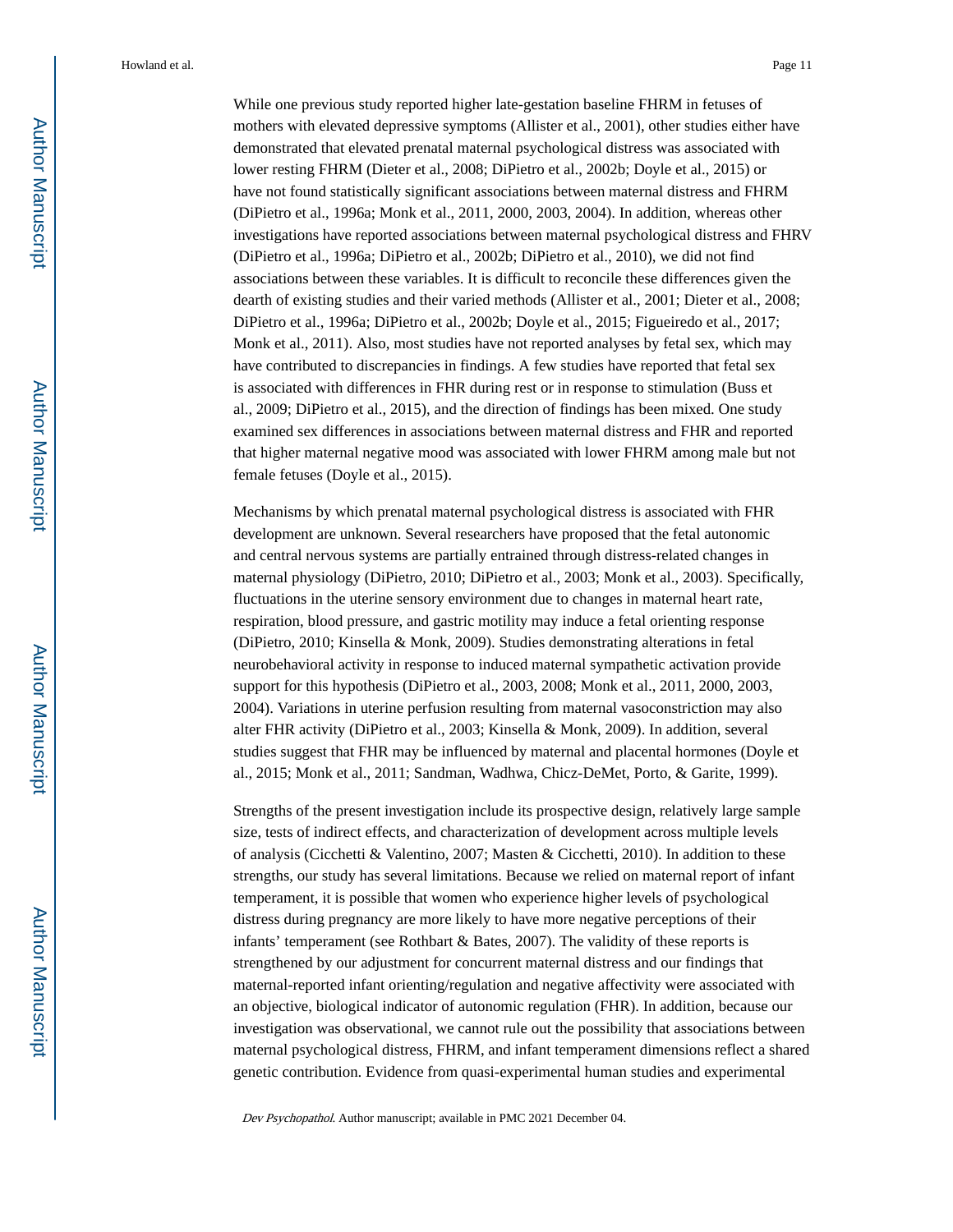nonhuman animal models suggests that elevated maternal distress in utero has independent influences on fetal development (Rice et al., 2010; Weinstock, 2008). Fetal neurobehavioral development and infant temperament are likely multiply determined by both genetic and environmental factors (DiPietro et al., 2004; Rothbart & Bates, 2007). Finally, we characterized FHRM and FHRV at each gestational timepoint during a 3-minute interval. However, we observed the predictable developmental patterns of FHRM and FHRV over gestation, supporting the validity of these measures.

Links between prenatal maternal psychological distress and postnatal developmental outcomes are now well documented (Howland, Sandman, & Glynn, 2017; Kingston et al., 2015; Madigan et al., 2018; O'Connor et al., 2016; O'Donnell, Glover, Barker, & O'Connor, 2014). However, relatively little research has directly focused on the putative mechanism underlying these associations – that prenatal maternal distress alters fetal development. In support of this programming hypothesis, we reported here that exposure to elevated prenatal maternal psychological distress is associated with differences in fetal neurobehavior among female fetuses. In addition, we established that altered fetal neurobehavior is a plausible pathway by which prenatal maternal distress can influence orienting/regulation among female infants. Our results also support the notion that, for both sexes, individual differences in regulation emerge prenatally and are maintained into infancy. Collectively, these findings underscore the utility of direct assessment of the fetus in determining if prenatal experiences are carried forward into postnatal life.

#### **Acknowledgments.**

The authors thank the families who participated in these projects. We also thank the dedicated staff at the Early Human and Lifespan Development Program and the Women and Children's Health and Well-Being project.

**Funding Statement.** This research was supported by grants from the National Institutes of Health (NS-41298, HD-51852, and MH-96889).

#### **References**

- Adamson B, Letourneau N, & Lebel C (2018). Prenatal maternal anxiety and children's brain structure and function: A systematic review of neuroimaging studies. Journal of Affective Disorders, 241, 117–126. doi:10.1016/j.jad.2018.08.029 [PubMed: 30118945]
- Allister L, Lester BM, Carr S, & Liu J (2001). The effects of maternal depression on fetal heart rate response to vibroacoustic stimulation. Developmental Neuropsychology, 20, 639–651. doi:10.1207/ S15326942DN2003\_6 [PubMed: 12002098]
- American College of Obstetricians and Gynecologists. (2009). ACOG practice bulletin: Ultrasonography in pregnancy. Obstetrics & Gynecology, 113, 451–461. [PubMed: 19155920]
- Barker DJP (1990). The fetal and infant origins of adult disease. British Medical Journal, 301, 1111. doi:10.1136/bmj.301.6761.1111 [PubMed: 2252919]
- Barto K (2019). MuMIn: Multi-model inference. R Package Version 1.43.15.
- Bates D, Mächler M, Bolker BM, & Walker SC (2015). Fitting linear mixed-effects models using lme4. Journal of Statistical Software, 67, 1–48. doi:10.18637/jss.v067.i01
- Bornstein MH, DiPietro JA, Hahn CS, Painter K, Haynes OM, & Costigan KA (2002). Prenatal cardiac function and postnatal cognitive development: An exploratory study. Infancy, 3, 475–494. doi:10.1207/S15327078IN0304\_04
- Buss C, Davis EP, Class QA, Gierczak M, Pattillo C, Glynn LM, & Sandman CA (2009). Maturation of the human fetal startle response: Evidence for sex-specific maturation of the human fetus. Early Human Development, 85, 633–638. doi:10.1016/j.earlhumdev.2009.08.001 [PubMed: 19726143]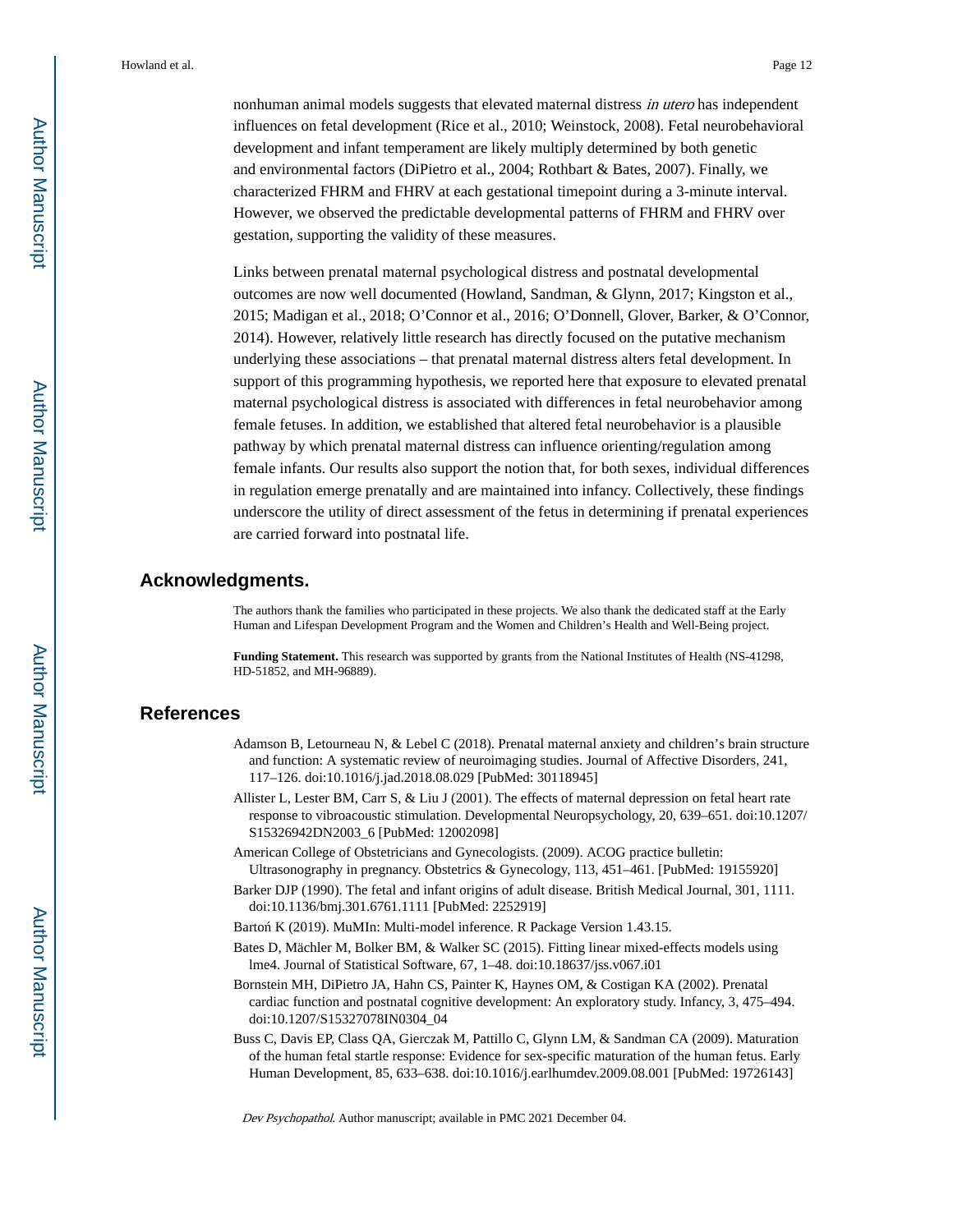- Bussières EL, Tarabulsy GM, Pearson J, Tessier R, Forest JC, & Giguère Y (2015). Maternal prenatal stress and infant birth weight and gestational age: A meta-analysis of prospective studies. Developmental Review, 36, 179–199. doi:10.1016/j.dr.2015.04.001
- Cicchetti D, & Valentino K (2007). Toward the application of a multiple-levels-of-analysis perspective to research in development and psychopathology. In Masten AS (Ed.), Minnesota Symposia on Child Psychology. Multilevel Dynamics in Developmental Psychopathology. (pp. 243–284). Mahwah, NJ: Erlbaum.
- Cohen S, & Williamson GM (1988). Perceived stress in a probability sample of the U.S. In Spacapan S & Oskamp S (Eds.), The social psychology of health: Claremont Symposium on Applied Social Psychology, (pp. 31–67). Newbury Park, CA: Sage.
- Dalton K, Dawes GS, & Patrick JE (1983). The autonomic nervous system and fetal heart rate variability. American Journal of Obstetrics and Gynecology, 146, 456–462. [PubMed: 6859165]
- David M, Hirsch M, Karin J, Toledo E, & Akselrod S (2007). An estimate of fetal autonomic state by time-frequency analysis of fetal heart rate variability. Journal of Applied Physiology, 102, 1057–1064. doi:10.1152/japplphysiol.00114.2006 [PubMed: 17095644]
- Davis EP, Hankin BL, Glynn LM, Head K, Kim DJ, & Sandman CA (2020). Prenatal maternal stress, child cortical thickness, and adolescent depressive symptoms. Child Development, 91, e432–e450. doi:10.1111/cdev.13252 [PubMed: 31073997]
- Dawes GS, Houghton CRS, Redman CWG, & Visser GHA (1982). Pattern of the normal human fetal heart rate. BJOG: An International Journal of Obstetrics & Gynaecology, 89, 276–284. doi:10.1111/j.1471-0528.1982.tb04696.x
- Dieter JNI, Emory EK, Johnson KC, & Raynor BD (2008). Maternal depression and anxiety effects on the human fetus: Preliminary findings and clinical implications. Infant Mental Health Journal, 29, 420–441. doi:10.1002/imhj.20192 [PubMed: 28636218]
- DiPietro JA (2010). Maternal influences on the developing fetus. In Zimmerman AW and SL Connors (Eds.), Maternal Influences on Fetal Neurodevelopment: Clinical and Research Aspects. Publisher: Springer-Verlag: New York, NY.
- DiPietro JA, Bornstein MH, Hahn CS, Costigan K, & Achy-Brou A (2007). Fetal heart rate and variability: Stability and prediction to developmental outcomes in early childhood. Child Development, 78, 1788–1798. doi:10.1111/j.1467-8624.2007.01099.x [PubMed: 17988321]
- DiPietro JA, Caulfield LE, Costigan KA, Merialdi M, Nguyen RHN, Zavaleta N, & Gurewitsch ED (2004). Fetal neurobehavioral development: A tale of two cities. Developmental Psychology, 40, 445–456. doi:10.1037/0012-1649.40.3.445 [PubMed: 15122969]
- DiPietro JA, Costigan KA, & Gurewitsch ED (2003). Fetal response to induced maternal stress. Early Human Development, 74, 125–138. doi:10.1016/j.earlhumdev.2003.07.001 [PubMed: 14580752]
- DiPietro JA, Costigan KA, & Pressman EK (2002a). Fetal state concordance predicts infant state regulation. Early Human Development, 68, 1–13. doi:10.1016/S0378-3782(02)00006-3 [PubMed: 12191524]
- DiPietro JA, Costigan KA, Pressman EK, & Doussard-Roosevelt JA (2000). Antenatal origins of individual differences in heart rate. Developmental Psychobiology, 37, 221–228. doi:10.1002/1098-2302(2000)37:43.0.co;2-a [PubMed: 11084603]
- DiPietro JA, Costigan KA, & Voegtline KM (2015). Studies in fetal behavior: Revisited, renewed, and reimagined. Monographs of the Society for Research in Child Development, 80, 1–151. doi:10.1111/mono.v80.3
- DiPietro JA, Ghera MM, & Costigan KA (2008). Prenatal origins of temperamental reactivity in early infancy. Early Human Development, 84, 569–575. doi:10.1016/j.earlhumdev.2008.01.004 [PubMed: 18289801]
- DiPietro JA, Hilton SC, Hawkins M, Costigan KA, & Pressman EK (2002b). Maternal stress and affect influence fetal neurobehavioral development. Developmental Psychology, 38, 659–668. doi:10.1037/0012-1649.38.5.659 [PubMed: 12220045]
- DiPietro JA, Hodgson DM, Costigan KA, Hilton SC, & Johnson TRB (1996a). Fetal neurobehavioral development. Child Development, 67, 2553–2567. doi:10.1111/j.1467-8624.1996.tb01874.x [PubMed: 9022256]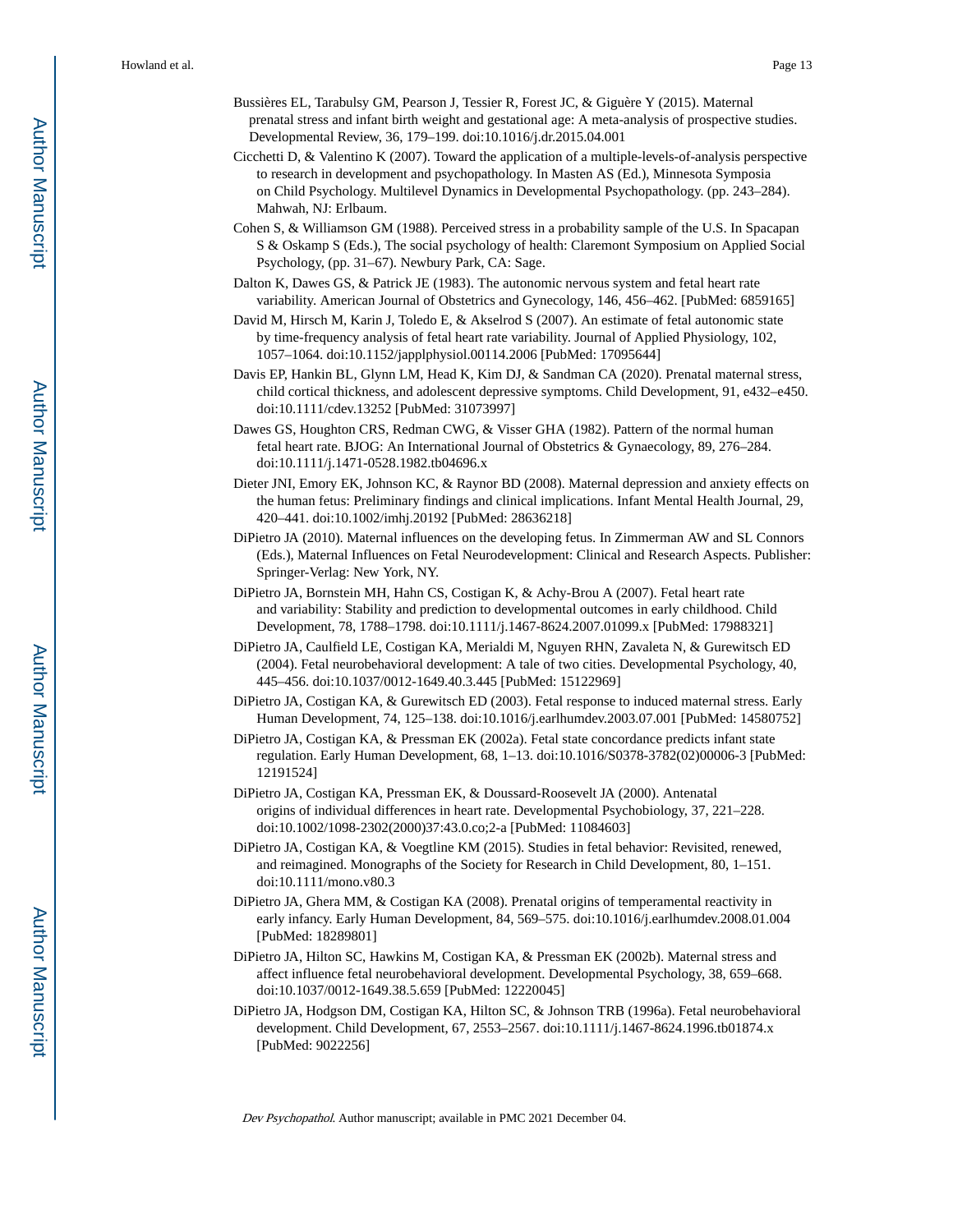- DiPietro JA, Hodgson DM, Costigan KA, & Johnson TRB (1996b). Fetal antecedents of infant temperament. Child Development, 67, 2568–2583. doi:10.1111/j.1467-8624.1996.tb01875.x [PubMed: 9022257]
- DiPietro JA, Kivlighan KT, Costigan KA, Rubin SE, Shiffler DE, Henderson JL, & Pillion JP (2010). Prenatal antecedents of newborn neurological maturation. Child Development, 81, 115– 130. doi:10.1111/j.1467-8624.2009.01384.x [PubMed: 20331657]
- DiPietro JA, Voegtline KM, Pater HA, & Costigan KA (2018). Predicting child temperament and behavior from the fetus. Development and Psychopathology, 30, 855–870. doi:10.1017/ S0954579418000482 [PubMed: 30068417]
- Doyle C, & Cicchetti D (2018). Future directions in prenatal stress research: Challenges and opportunities related to advancing our understanding of prenatal developmental origins of risk for psychopathology. Development and psychopathology, 30, 721–724. doi:10.1017/ S095457941800069X [PubMed: 30068432]
- Doyle C, Werner E, Feng T, Lee S, Altemus M, Isler JR, & Monk C (2015). Pregnancy distress gets under fetal skin: Maternal ambulatory assessment & sex differences in prenatal development. Developmental Psychobiology, 57, 855–870. doi:10.1002/dev.21317
- Emory EK, & Noonan JR (1984). Fetal cardiac responding: A correlate of birth weight and neonatal behavior. Child Development, 55, 1651–1657. doi:10.2307/1130035 [PubMed: 6488968]
- Figueiredo B, Pinto TM, Pacheco A, & Field T (2017). Fetal heart rate variability mediates prenatal depression effects on neonatal neurobehavioral maturity. Biological Psychology, 123, 294–301. doi:10.1016/j.biopsycho.2016.10.013 [PubMed: 27984086]
- Forman DR, O'Hara MW, Larsen K, Coy KC, Gorman LL, & Stuart S (2003). Infant emotionality: Observational methods and the validity of maternal reports. Infancy, 4, 541–565. doi:10.1207/ S15327078IN0404\_08
- Gartstein MA, & Rothbart MK (2003). Studying infant temperament via the Revised Infant Behavior Questionnaire. Infant Behavior and Development, 26, 64–86. doi:10.1016/S0163-6383(02)00169-8
- Glover V, & Hill J (2012). Sex differences in the programming effects of prenatal stress on psychopathology and stress responses: An evolutionary perspective. Physiology and Behavior, 106, 736–740. doi:10.1016/j.physbeh.2012.02.011 [PubMed: 22353310]
- Glynn LM, Howland MA, Sandman CA, Davis EP, Phelan M, Baram TZ, & Stern HS (2018). Prenatal maternal mood patterns predict child temperament and adolescent mental health. Journal of Affective Disorders, 228, 83–90. doi:10.1016/j.jad.2017.11.065 [PubMed: 29241049]
- Glynn LM, & Sandman CA (2012). Sex moderates associations between prenatal glucocorticoid exposure and human fetal neurological development. Developmental Science, 15, 601–610. doi:10.1111/j.1467-7687.2012.01159.x [PubMed: 22925508]
- Gunnar MR (1990). The psychobiology of infant temperament. In Colombo J & Fagan J (Eds.), Individual differences in infancy: Reliability, stability and prediction (pp. 387–410). Hillsdale, NJ: Erlbaum.
- Hane AA, Fox NA, Polak-Toste C, Ghera MM, & Guner BM (2006). Contextual basis of maternal perceptions of infant temperament. Developmental Psychology, 42, 1077–1088. doi:10.1037/0012-1649.42.6.1077 [PubMed: 17087543]
- Hobel CJ (1982). Identifying the patient at risk. In Bolognese SRJ & Schneider RJ (Eds.), Perinatal medicine: Management of the high risk fetus and neonate (pp. 3–28). Baltimore, MA: Williams & Wilkins.
- Howland MA, Sandman CA, & Glynn LM (2017). Developmental origins of the human hypothalamic-pituitary-adrenal axis. Expert Review of Endocrinology and Metabolism, 12, 321– 339. doi:10.1080/17446651.2017.1356222 [PubMed: 30058893]
- Johnson VC, Olino TM, Klein DN, Dyson MW, Bufferd SJ, Durbin CE, … Hayden EP (2016). A longitudinal investigation of predictors of the association between age 3 and age 6 behavioural inhibition. Journal of Research in Personality, 63, 51–61. doi:10.1016/j.jrp.2016.04.008 [PubMed: 27765998]
- Kim DJ, Davis EP, Sandman CA, Sporns O, O'Donnell BF, Buss C, & Hetrick WP (2014). Longer gestation is associated with more efficient brain networks in preadolescent children. NeuroImage, 100, 619–627. doi:10.1016/j.neuroimage.2014.06.048 [PubMed: 24983711]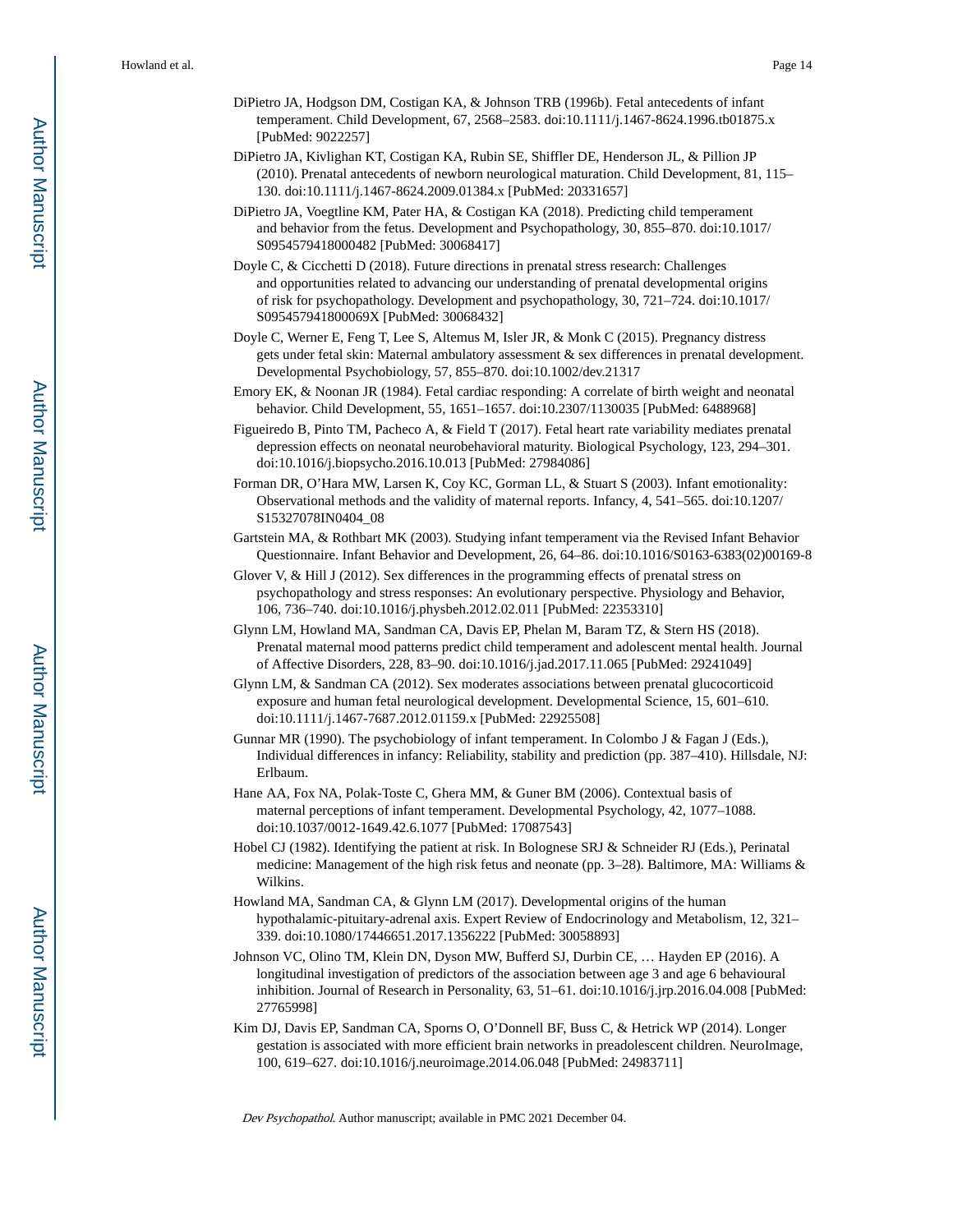- Kingston D, McDonald S, Austin MP, & Tough S (2015). Association between prenatal and postnatal psychological distress and toddler cognitive development: A systematic review. PLoS ONE, 10, e0126929. doi:10.1371/journal.pone.0126929 [PubMed: 25996151]
- Kinsella MT, & Monk C (2009). Impact of maternal stress, depression and anxiety on fetal neurobehavioral development. Clinical Obstetrics and Gynecology, 52, 425–440. doi:10.1097/ GRF.0b013e3181b52df1 [PubMed: 19661759]
- Kisilevsky BS, & Low JA (1998). Human fetal behavior: 100 years of study. Developmental Review, 18, 1–29. doi:10.1006/drev.1998.0452
- Lüdecke D (2020). sjstats: Collection of convenient functions for common statistical computations. R Package Version 0.17.8.
- Madigan S, Oatley H, Racine N, Fearon RMP, Schumacher L, Akbari E, … Tarabulsy GM (2018). A meta-analysis of maternal prenatal depression and anxiety on child socioemotional development. Journal of the American Academy of Child and Adolescent Psychiatry, 22, 491–495. doi:10.1016/ j.jaac.2018.06.012
- Martin CB (1978). Regulation of the fetal heart rate and genesis of FHR patterns. Seminars in perinatology, 2, 131–146. [PubMed: 366763]
- Masten AS, & Cicchetti D (2010). Developmental cascades. Development and Psychopathology, 22, 491–495. doi:10.1017/S0954579410000222 [PubMed: 20576173]
- Monk C, Fifer WP, Myers MM, Bagiella E, Duong JK, Chen IS, … Altincatal A (2011). Effects of maternal breathing rate, psychiatric status, and cortisol on fetal heart rate. Developmental Psychobiology, 53, 221–233. doi:10.1002/dev.20513 [PubMed: 21400485]
- Monk C, Fifer WP, Myers MM, Sloan RP, Trien L, & Hurtado A (2000). Maternal stress responses and anxiety during pregnancy: Effects on fetal heart rate. Developmental Psychobiology, 36, 67–77. doi:10.1002/(SICI)1098-2302(200001)36:13.0.CO;2-C [PubMed: 10607362]
- Monk C, Myers MM, Sloan RP, Ellman LM, & Fifer WP (2003). Effects of women's stress-elicited physiological activity and chronic anxiety on fetal heart rate. Journal of Developmental and Behavioral Pediatrics, 24, 32–38. doi:10.1097/00004703-200302000-00008 [PubMed: 12584483]
- Monk C, Sloan RP, Myers MM, Ellman L, Werner E, Jeon J, … Fifer WP (2004). Fetal heart rate reactivity differs by women's psychiatric status: An early marker for developmental risk? Journal of the American Academy of Child and Adolescent Psychiatry, 43, 283–290. doi:10.1097/00004583200403000-00009 [PubMed: 15076261]
- Nijhuis JG, Swaab, Visser Heuser, Finch Brosens, & Eskes. (2003). Fetal behavior. Neurobiology of Aging, 24, S41–S46. doi:10.1016/S0197-4580(03)00054-X [PubMed: 12829106]
- O'Connor TG, Monk C, & Burke AS (2016). Maternal affective illness in the perinatal period and child development: Findings on developmental timing, mechanisms, and intervention. Current Psychiatry Reports, 18, 24. doi:10.1007/s11920-016-0660-y [PubMed: 26830882]
- O'Donnell KJ, Glover V, Barker ED, & O'Connor TG (2014). The persisting effect of maternal mood in pregnancy on childhood psychopathology. Development and Psychopathology, 26, 393–403. doi:10.1017/S0954579414000029 [PubMed: 24621564]
- O'Donnell KJ, & Meaney MJ (2017). Fetal origins of mental health: The developmental origins of health and disease hypothesis. American Journal of Psychiatry, 174, 319–328. doi:10.1176/ appi.ajp.2016.16020138
- Parade SH, & Leerkes EM (2008). The reliability and validity of the Infant Behavior Questionnaire-Revised. Infant Behavior and Development, 31, 637–646. doi:10.1016/j.infbeh.2008.07.009 [PubMed: 18804873]
- Putnam SP, Rothbart MK, & Gartstein MA (2008). Homotypic and heterotypic continuity of fine-grained temperament during infancy, toddlerhood, and early childhood. Infant and Child Development, 17, 387–405. doi:10.1002/icd.582
- Rice F, Harold GT, Boivin J, Van Den Bree M, Hay DF, & Thapar A (2010). The links between prenatal stress and offspring development and psychopathology: Disentangling environmental and inherited influences. Psychological Medicine, 40, 335–345. doi:10.1017/S0033291709005911 [PubMed: 19476689]
- Rosseel Y (2012). Lavaan: An R package for structural equation modeling. Journal of Statistical Software, 48, 1–36. doi:10.18637/jss.v048.i02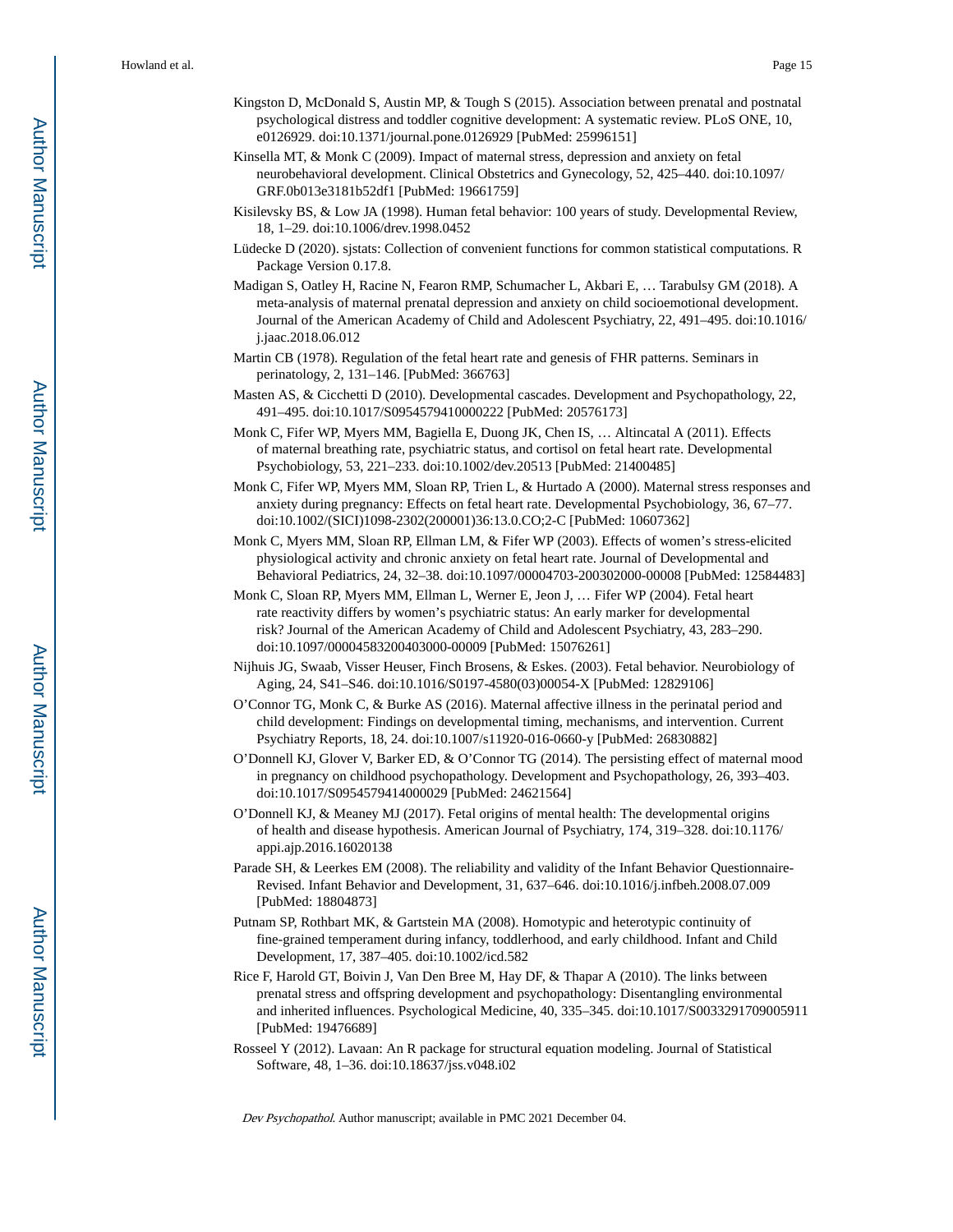- Rothbart MK, & Bates JE (2007). Temperament. Handbook of Child Psychology, In Damon W & Eisenberg N (Eds.), Handbook of child psychology: Vol. 3. Social, emotional, and personality development (pp. 105–176). New York: Wiley.
- Sandman CA (2015). Mysteries of the human fetus revealed. Monographs of the Society for Research in Child Development, 80, 124–137. doi:10.1111/mono.12190 [PubMed: 26303720]
- Sandman CA, Buss C, Head K, & Davis EP (2015). Fetal exposure to maternal depressive symptoms is associated with cortical thickness in late childhood. Biological Psychiatry, 77, 324–334. doi:10.1016/j.biopsych.2014.06.025 [PubMed: 25129235]
- Sandman CA, Cordova CJ, Davis EP, Glynn LM, & Buss C (2011). Patterns of fetal heart rate response at 30 weeks gestation predict size at birth. Journal of Developmental Origins of Health and Disease, 2, 212–217. doi:10.1017/S2040174411000250 [PubMed: 25141165]
- Sandman CA, Glynn LM, & Davis EP (2013). Is there a viability-vulnerability tradeoff? Sex differences in fetal programming. Journal of Psychosomatic Research, 75, 327–335. doi:10.1016/ j.jpsychores.2013.07.009 [PubMed: 24119938]
- Sandman CA, Glynn LM, & Davis EP (2016). Neurobehavioral consequences of fetal exposure to gestational stress. In Kisilevsky BS & Reissland N (Eds.), Fetal Development: Research on Brain and Behavior, Environmental Influences, and Emerging Technologies, (pp. 229–265). New York: Springer.
- Sandman CA, Glynn L, Wadhwa PD, Chicz-DeMet A, Porto M, & Garite T (2003). Maternal hypothalamic-pituitary-adrenal disregulation during the third trimester influences human fetal responses. Developmental Neuroscience, 25, 41–49. doi:10.1159/000071467 [PubMed: 12876430]
- Sandman CA, Wadhwa PD, Chicz-DeMet A, Porto M, & Garite TJ (1999). Maternal corticotropinreleasing hormone and habituation in the human fetus. Developmental Psychobiology, 34, 163– 173. doi: 10.1002/(sici)1098-2302(199904)34:33.0.co;2-9 [PubMed: 10204092]
- Sandman CA, Wadhwa P, Hetrick W, Porto M, & Peeke HVS (1997). Human fetal heart rate dishabituation between thirty and thirty-two weeks gestation. Child Development, 68, 1031–1040. doi:10.1111/j.1467-8624.1997.tb01982.x [PubMed: 9418223]
- Santor DA, & Coyne JC (1997). Shortening the CES-D to improve its ability to detect cases of depression. Psychological Assessment, 9, 233–243. doi:10.1037/1040-3590.9.3.233
- Snidman N, Kagan J, Riordan L, & Shannon DC (1995). Cardiac function and behavioral reactivity during infancy. Psychophysiology, 32, 199–207. doi:10.1111/j.1469-8986.1995.tb02949.x [PubMed: 7784528]
- Spielberger CD, Jacobs G, Crane R, & Russell S (1979). Preliminary manual for the state-trait personality inventory (STPI). Unpublished Manuscript University of South Florida Tampa. doi:10.1111/j.1744-7402.2009.02409.x
- Spielberger CD, & Reheiser EC (2009). Assessment of emotions: Anxiety, anger, depression, and curiosity. Applied Psychology: Health and Well-Being, 1, 271–302. doi:10.1111/ j.1758-0854.2009.01017.x
- Thomason ME, Hect J, Waller R, Manning JH, Stacks AM, Beeghly M, … Romero R (2018). Prenatal neural origins of infant motor development: Associations between fetal brain and infant motor development. Development and Psychopathology, 30, 763–772. doi:10.1017/S095457941800072X [PubMed: 30068433]
- van den Heuvel MI, & Thomason ME (2016). Functional connectivity of the human brain in utero. Trends in Cognitive Sciences, 20, 931–939. doi:10.1016/j.tics.2016.10.001 [PubMed: 27825537]
- Van Leeuwen P, Lange S, Bettermann H, Grönemeyer D, & Hatzmann W (1999). Fetal heart rate variability and complexity in the course of pregnancy. Early Human Development, 54, 259–269. doi:10.1016/S0378-3782(98)00102-9 [PubMed: 10321792]
- Weinstock M (2008). The long-term behavioural consequences of prenatal stress. Neuroscience and Biobehavioral Reviews, 32, 1073–1086. doi:10.1016/j.neubiorev.2008.03.002 [PubMed: 18423592]
- Werner EA, Myers MM, Fifer WP, Cheng B, Fang Y, Allen R, & Monk C (2007). Prenatal predictors of infant temperament. 49, 474–484. Developmental Psychobiology, doi:10.1002/dev.20232 [PubMed: 17577231]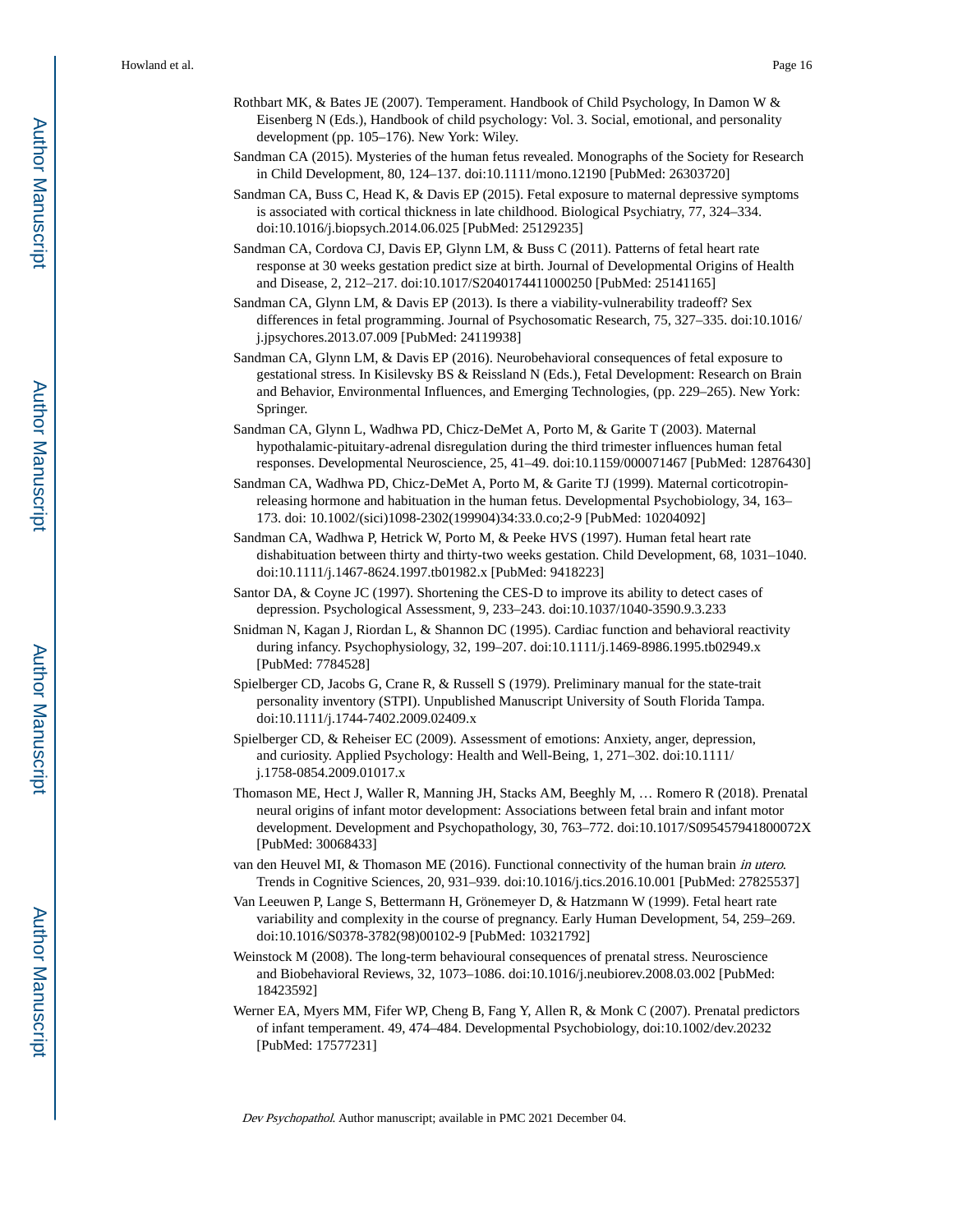Yoshizato T, Koyanagi T, Takashima T, Satoh S, Akazawa K, & Nakano H (1994). The relationship between age-related heart rate changes and developing brain function: a model of anencephalic human fetuses in utero. Early Human Development, 36, 101–112. doi:10.1016/0378-3782(94)90037-X [PubMed: 8200318]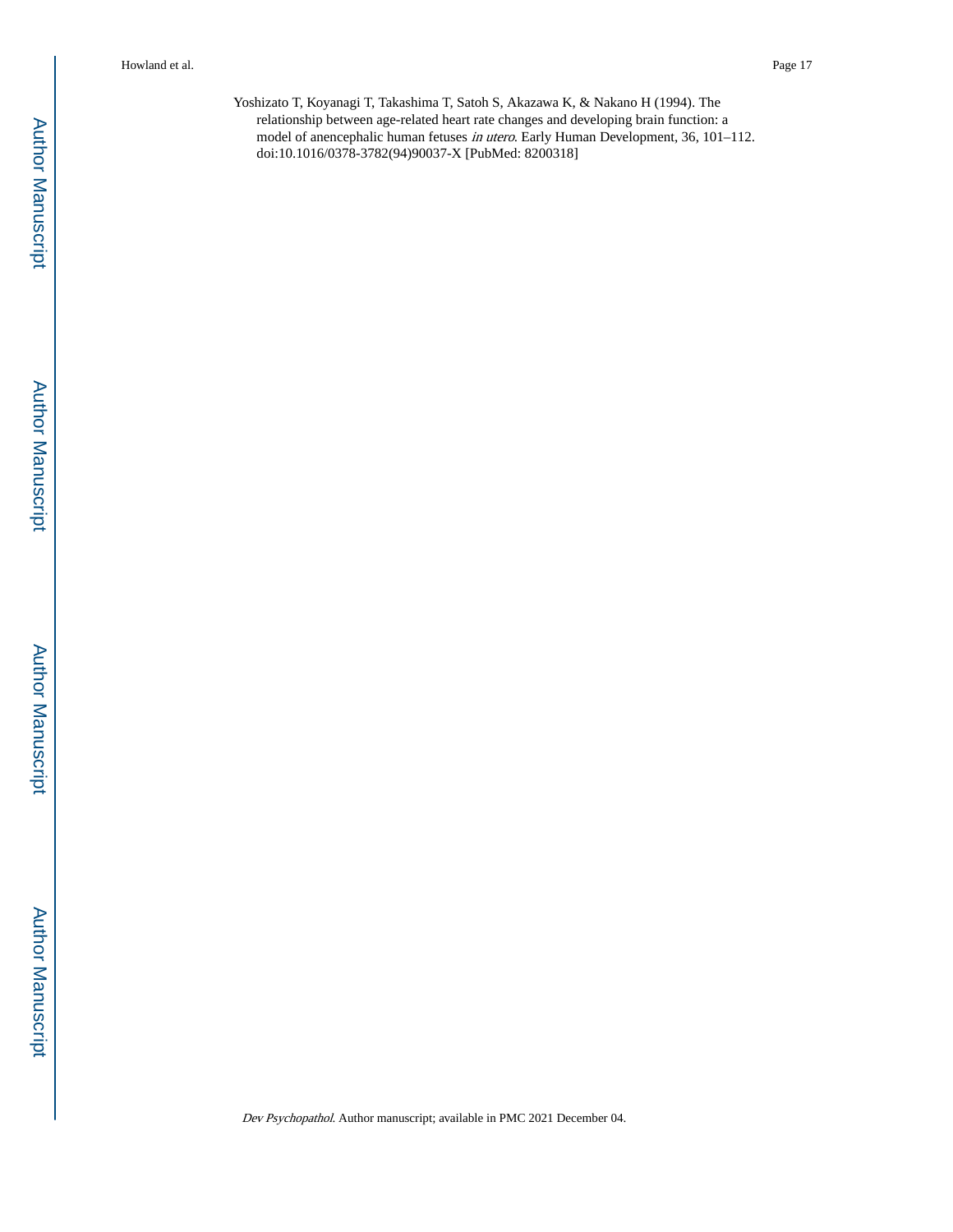

#### **Figure 1.**

Trajectories of fetal heart rate mean over gestation. Elevated prenatal maternal psychological distress is associated with higher mean fetal heart rate (FHRM) at 37 weeks' gestation among female fetuses. Prenatal maternal psychological distress was modeled continuously but is plotted at low (−1 SD) and high (+1 SD) values for illustrative purposes.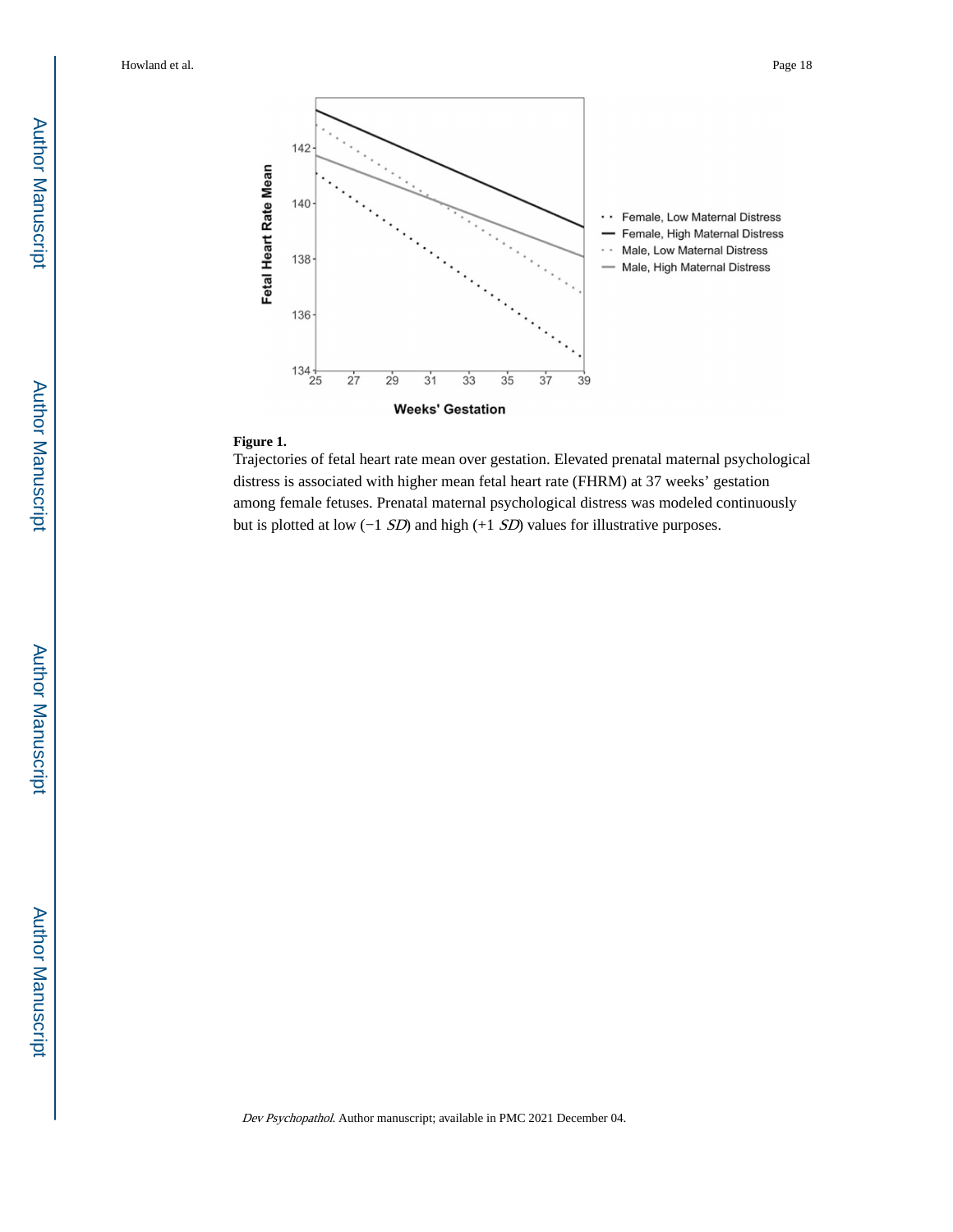

#### **Figure 2.**

Results of a path analysis examining direct and indirect pathways from prenatal maternal psychological distress to infant orienting/regulation. FHRM = fetal heart rate mean. All values are standardized estimates. Asterisk indicates estimate is statistically significant (bootstrapped 95% CI does not contain zero).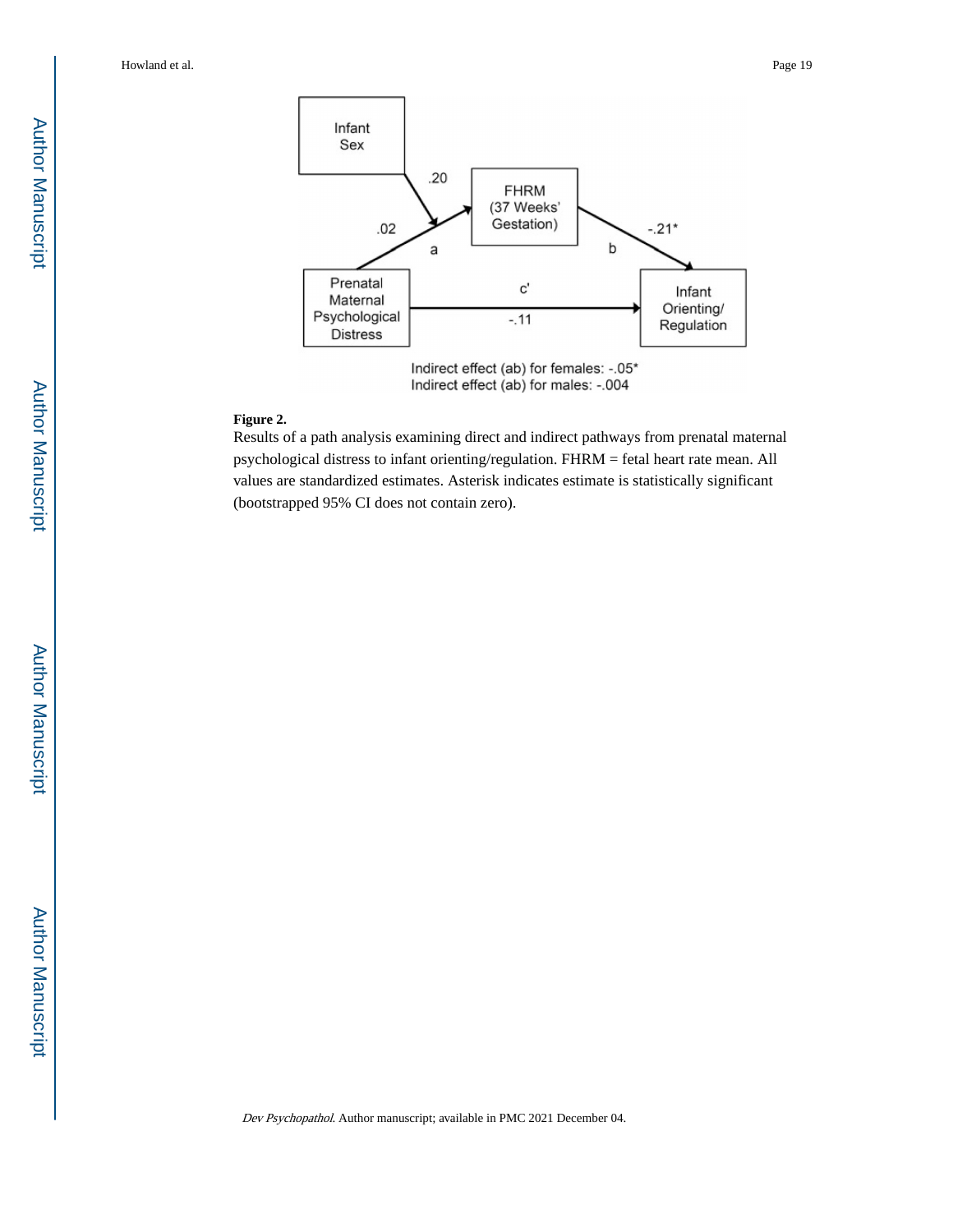#### **Table 1.**

Overall sample characteristics  $(N = 149)$ 

| Maternal age at delivery, years $(M, SD)$     | 29.29 (5.09)      |
|-----------------------------------------------|-------------------|
| Maternal race/ethnicity $(n, %)$              |                   |
| White                                         | 74 (50%)          |
| Latina                                        | 38 (25%)          |
| Asian                                         | 15 (10%)          |
| <b>Black</b>                                  | $1(1\%)$          |
| Pacific Islander                              | $1(1\%)$          |
| Multi-ethnic                                  | 20 (13%)          |
| Maternal education $(n, %)$                   |                   |
| High school or less                           | 57 (38%)          |
| Associates or vocational degree               | 27 (18%)          |
| 4-year college degree                         | 41 (28%)          |
| Graduate degree                               | 24 (16%)          |
| Annual household income, USD (M, SD)          | 64,319 (33,279)   |
| Cohabitating with child's father $(n, %)$     | 135 (91%)         |
| Infant sex, female $(n, %)$                   | 73 (49%)          |
| Infant birth order, first born $(n, %)$       | 70 (47%)          |
| Length of gestation, weeks $(M, SD)$          | 39.53 (1.05)      |
| Birthweight, grams $(M, SD)$                  | 3,416.07 (446.08) |
| IBQ-R infant temperament dimensions $(M, SD)$ |                   |
| Negative affectivity                          | 2.93(0.51)        |
| Orienting/regulation                          | 5.00(0.52)        |
| Surgency/extraversion                         | 4.33(0.71)        |
|                                               |                   |

 $Note. IBQ-R = Revised Infant Behavior Questionnaire.$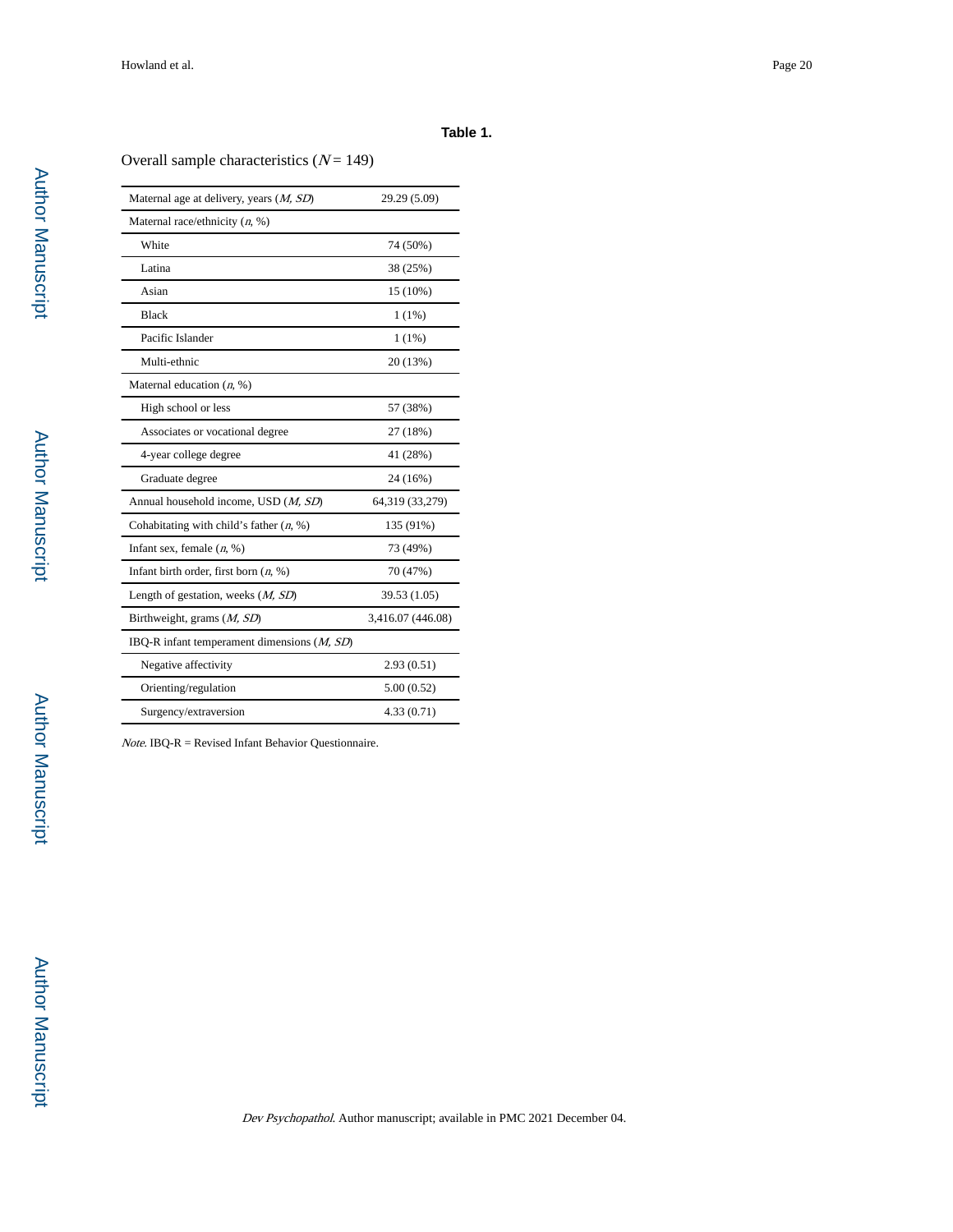Author Manuscript

**Author Manuscript** 

Zero-order correlations between maternal psychological distress and fetal heart rate (FHR) measures Zero-order correlations between maternal psychological distress and fetal heart rate (FHR) measures

|                                                             |     |                              | FHR mean          |                                         | FHR variability       |                |
|-------------------------------------------------------------|-----|------------------------------|-------------------|-----------------------------------------|-----------------------|----------------|
|                                                             |     |                              | $25w$ $31w$ $37w$ |                                         | $25w$ $31w$ $37w$     |                |
| Maternal psychological distress 15w .04 .05 .12 -12 -05 .04 |     |                              |                   |                                         |                       |                |
|                                                             | 19w |                              |                   | $0.05$ $0.00 - 11$ $0.00 - 0.00$ $0.06$ |                       |                |
|                                                             | 25w |                              |                   | $00 - 30$ $0.6 - 80$ . 80               |                       | 03             |
|                                                             |     | $10.04 - 0.09 - 12 = 0.08$   |                   |                                         |                       | $\overline{C}$ |
|                                                             |     | $37w$ - 0.0 - 0.0 - 0.0 $80$ |                   |                                         | $-0.07 - 0.03 - 0.02$ |                |
|                                                             |     |                              |                   |                                         |                       |                |

 $Note. w = weeks' gestation.$ Note.  $w =$  weeks' gestation.

\*  $p$  < .05. Matrix computed using pairwise deletion (overall  $N = 149$ .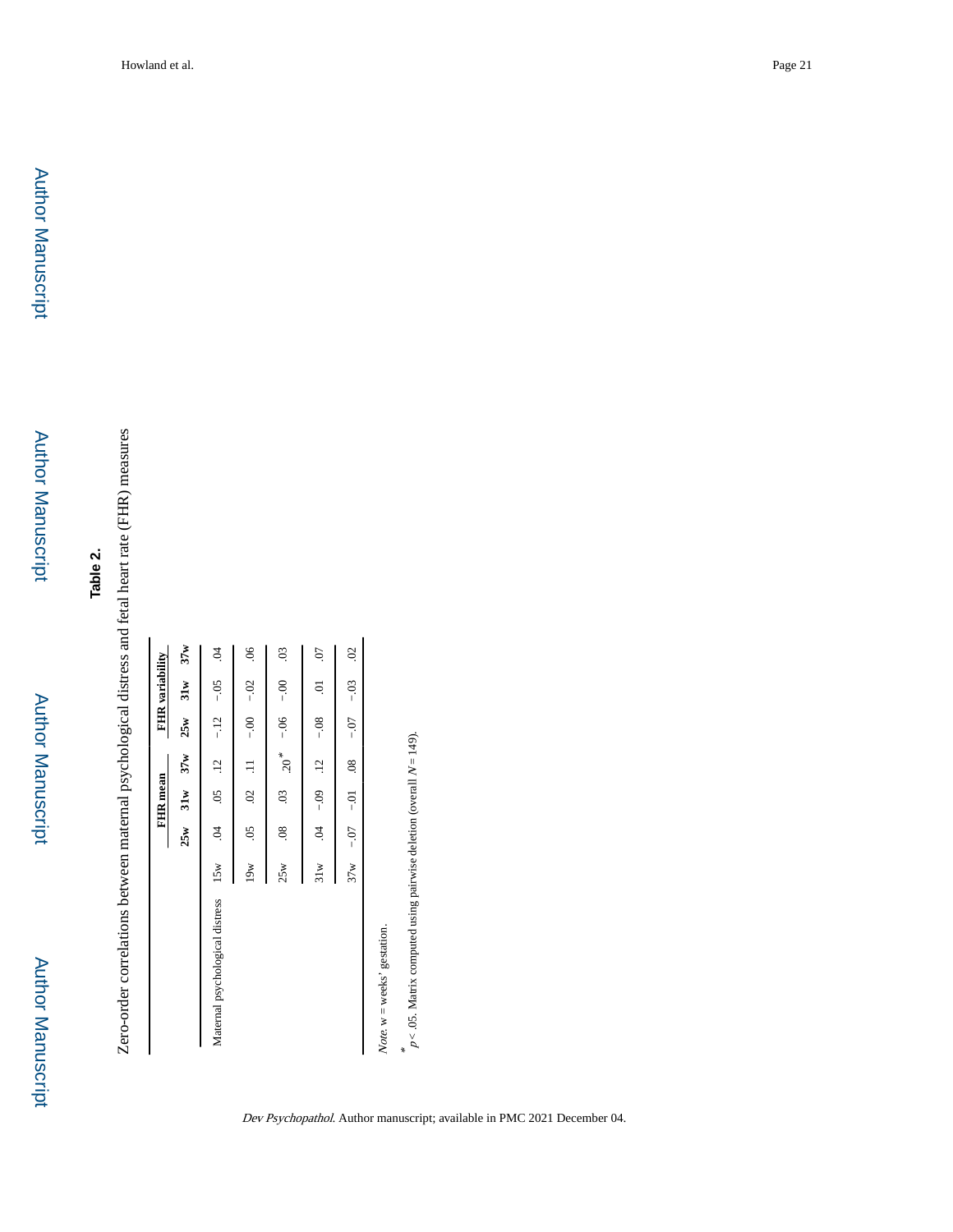Author Manuscript

Author Manuscript

# **Table 3.**

Zero-order correlations between maternal psychological distress, fetal heart rate (FHR) measures, and covariates Zero-order correlations between maternal psychological distress, fetal heart rate (FHR) measures, and covariates

|                                 | Fetal sex $(1 = female)$ | Gestational age at birth | Obstetric risk $(1 = any risk)$ | Cohabitation with infant's father $(1 = yes)$                                                                                                                                 | <b>SES</b>     |
|---------------------------------|--------------------------|--------------------------|---------------------------------|-------------------------------------------------------------------------------------------------------------------------------------------------------------------------------|----------------|
| Maternal psychological distress | $\overline{0}$           | $-0.06$                  | $-0$                            | $-26$ <sup>**</sup>                                                                                                                                                           | $-.36***$      |
| 25w FHRM                        | $-00$                    | $\vec{=}$                | $\overline{0}$                  | $-0.3$                                                                                                                                                                        | $\overline{C}$ |
| 31w FHRM                        | $-0$                     | $-0.4$                   | $\overline{16}$                 | $\overline{C}$                                                                                                                                                                | $-0.02$        |
| 37w FHRM                        | $-0.5$                   | $-13$                    | $\ddot{\mathrm{S}}$             | $-.18$ <sup>*</sup>                                                                                                                                                           | $-0.4$         |
| 25w FHRV                        | S.                       | $\ddot{=}$               | $\overline{5}$                  | $\overline{0}$                                                                                                                                                                | $\ddot{=}$     |
| 31w FHRV                        | $\widetilde{\omega}$     | $\vec{=}$                | $-0.5$                          | $\overline{0}$                                                                                                                                                                | $\odot$        |
| 37w FHRV                        | $\overline{C}$           | $.19*$                   | $\overline{5}$                  | $-23$ <sup>**</sup>                                                                                                                                                           | S.             |
| Note, $w =$ weeks' gestation.   |                          |                          |                                 |                                                                                                                                                                               |                |
| $p<10$                          |                          |                          |                                 |                                                                                                                                                                               |                |
| $p<.05$                         |                          |                          |                                 |                                                                                                                                                                               |                |
| $p\!<\!.01$<br>**               |                          |                          |                                 |                                                                                                                                                                               |                |
| $p<.001.$<br>***                |                          |                          |                                 |                                                                                                                                                                               |                |
|                                 |                          |                          |                                 | Matrix computed using pairwise deletion (overall $N = 149$ ). SES = socioeconomic status (composite of standardized annual household income and maternal years of education). |                |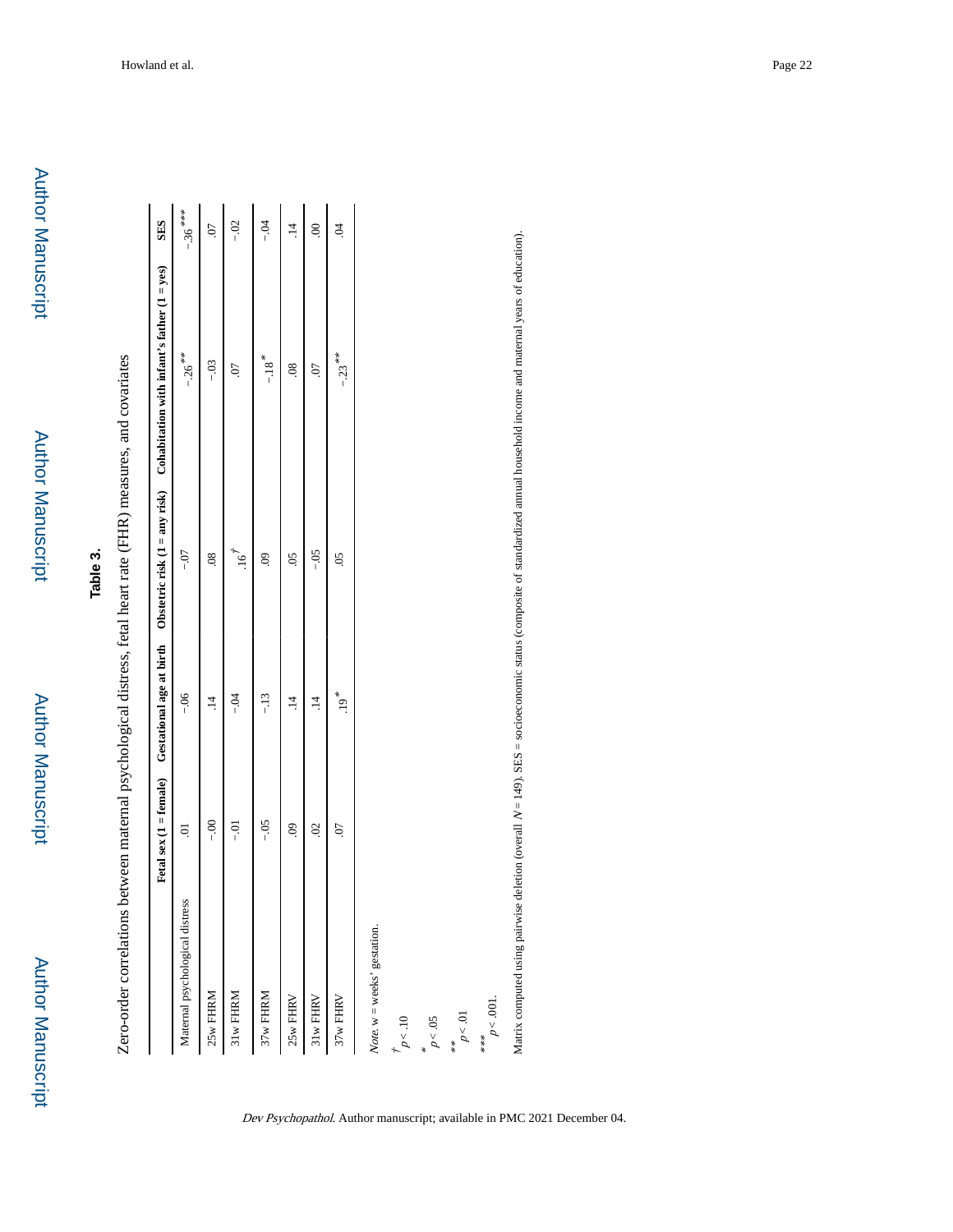# **Table 4.**

Fetal heart rate (FHR) descriptive statistics and zero-order correlations Fetal heart rate (FHR) descriptive statistics and zero-order correlations

| Note, $w = weeks'$ gestation. Bolded values on diagonal are correlations between FHR mean and FHR va<br>$M(SD)$ 142.95 (6.32) 138.57 (6.73) 138.66 (9.00) 4.90 (2.23) 5.38 (2.66) 6.85 (3.41)<br>$.29$ $*$<br>$-06$<br>$\cdot$ 18 $^*$<br>37w<br>31w<br>S<br>25w<br>ತಿ<br>$38***$<br>$43***$<br>37w<br>$29***$<br>31w<br>25w<br>25w<br>31w<br>37w |  | FHR mean |  | FHR variability |  |
|---------------------------------------------------------------------------------------------------------------------------------------------------------------------------------------------------------------------------------------------------------------------------------------------------------------------------------------------------|--|----------|--|-----------------|--|
|                                                                                                                                                                                                                                                                                                                                                   |  |          |  |                 |  |
|                                                                                                                                                                                                                                                                                                                                                   |  |          |  |                 |  |
|                                                                                                                                                                                                                                                                                                                                                   |  |          |  |                 |  |
|                                                                                                                                                                                                                                                                                                                                                   |  |          |  |                 |  |
|                                                                                                                                                                                                                                                                                                                                                   |  |          |  |                 |  |
|                                                                                                                                                                                                                                                                                                                                                   |  |          |  |                 |  |

-<br>variability within timepoints. Note. w = weeks' gestation. Bolded values on diagonal are correlations between FHR mean and FHR variability within timepoints.

 $p < .05$ <br>\*\*<br> $p < .01$ <br> $p < .01$  $p < .001$ .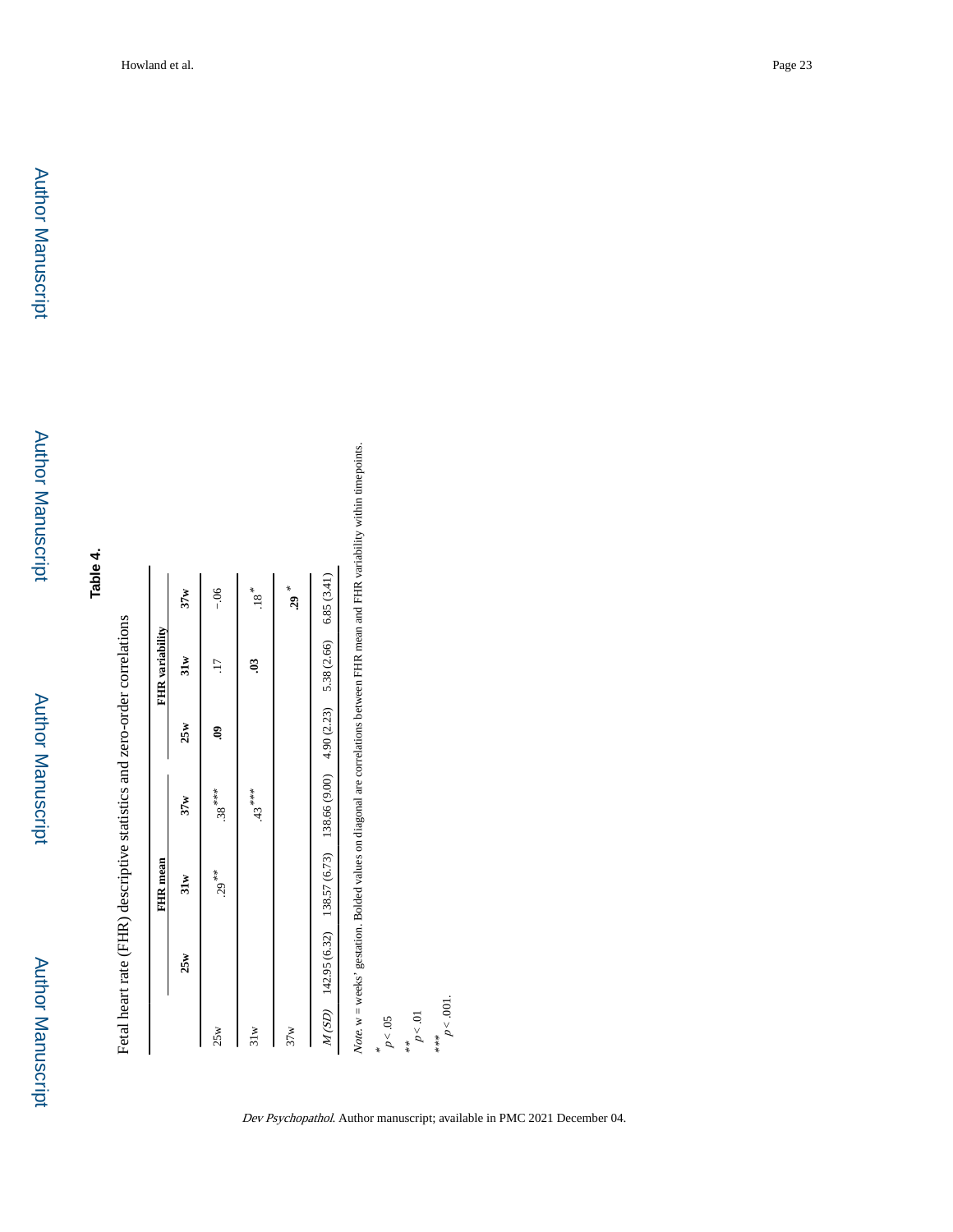Author Manuscript

Author Manuscript

## **Table 5.**

Linear mixed effects model examining associations between prenatal maternal psychological distress and mean fetal heart rate ( Linear mixed effects model examining associations between prenatal maternal psychological distress and mean fetal heart rate  $(N = 149)$ 

| <b>Fixed effects</b>                        | Estimate (SE) | <b>Std</b> estimate | 95% CI                   |         | p                         |
|---------------------------------------------|---------------|---------------------|--------------------------|---------|---------------------------|
| Intercept                                   | 138.40 (1.76) | $\tilde{\omega}$    | $[134.94, 141.85]$ 78.44 |         | $\rm \frac{5}{2}$         |
| Weeks' gestation (centered at 37 weeks)     | $-0.37(0.07)$ | $-21$               | $[-0.51, -0.23]$         | $-5.28$ | $\epsilon$ .001           |
| Prenatal maternal psychological distress    | 1.67 (0.86)   | $\mathbf{S}$        | $[-0.02, 3.36]$          | 1.94    | $\widetilde{\mathrm{SO}}$ |
| Gestational age at birth                    | $-0.15(0.45)$ | $-0.2$              | $[-1.02, 0.73]$          | $-0.33$ | .74                       |
| Obstetric risk (any risk)                   | 1.77 (1.04)   | S.                  | $[-0.28, 3.82]$          | 1.70    | S.                        |
| SES                                         | 0.18(0.30)    | S.                  | $[-0.41, 0.76]$          | 0.60    | 55.                       |
| Cohabitating with infant's father           | $-1.17(1.76)$ | $-15$               | $[-4.62, 2.29]$          | $-0.66$ | 51                        |
| Weeks' gestation $\times$ maternal distress | 0.12(0.10)    | SO.                 | $[-0.07, 0.31]$          | 1.25    | $\overline{c}$            |
| Random effects                              | Variance      | S <sub>2</sub>      |                          |         |                           |
| Intercept                                   | 17.96         | 4.24                |                          |         |                           |
| Residual                                    | 37.12         | 6.09                |                          |         |                           |
|                                             |               |                     |                          |         |                           |

Note. Mean fetal heart rate is the dependent variable. Marginal R2GLMM (variance explained by fixed effects) = .07. Conditional R2GLMM (variance explained by entire model, including fixed and R2GLMM (variance explained by entire model, including fixed and  $R2$ GLMM (variance explained by fixed effects) = .07. Conditional Note. Mean fetal heart rate is the dependent variable. Marginal random effects) = .37. random effects) = .37.